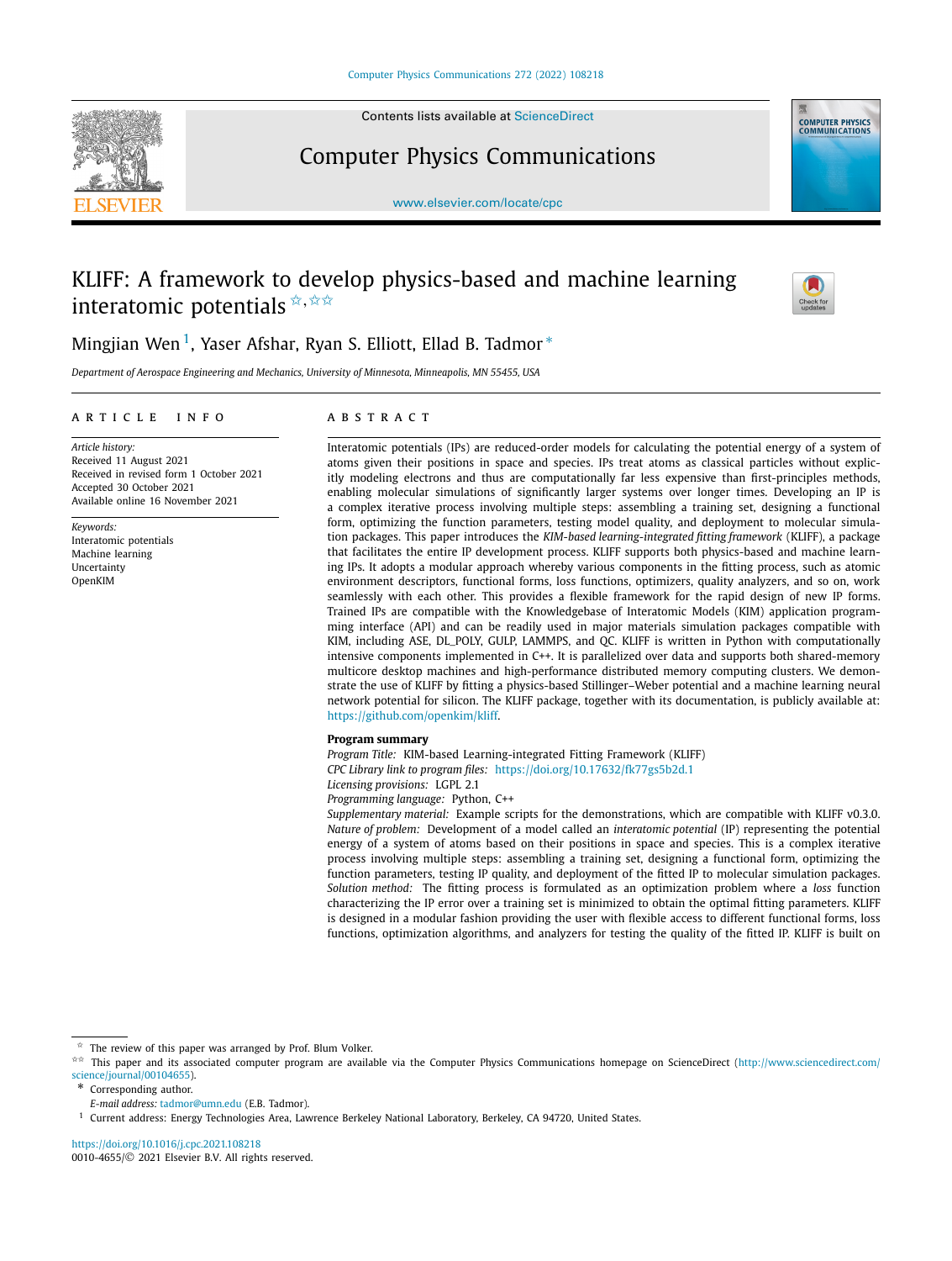the Knowledgebase of Interatomic Models (KIM) API standard, which enables immediate deployment of fitted IPs to major materials simulation packages that are compatible with KIM.

© 2021 Elsevier B.V. All rights reserved.

# <span id="page-1-0"></span>**1. Introduction**

Molecular simulations are a powerful computational technique for exploring material behavior and properties based on an understanding of the physics of bonding at the atomic scale [[1](#page-11-0)]. This approach is used across the sciences with examples such as phase transition in crystals [[2\]](#page-11-0), protein folding [\[3\]](#page-11-0), and thermal expansion and conductivity of layered 2D materials  $[4,5]$  $[4,5]$  $[4,5]$  $[4,5]$  to name just a few. At the core of any molecular simulation lies a description of the interactions between atoms that produces the forces governing atomic motion. First-principles approaches (e.g. density functional theory (DFT)) that involve solving the Schrödinger equation of quantum mechanics are most accurate, but due to hardware and algorithmic limitations, these approaches are limited to extremely small system sizes and time scales precluding the study of most systems of technological interest. For example, the supercell required to simulate a graphene bilayer with a 1*.*1◦ twist angle has more than 10,000 atoms, which is well beyond the capabilities of current first-principles approaches [[5](#page-11-0)].

Interatomic potentials (IPs, also known as force fields) provide a classical alternative based on the Born–Oppenheimer approximation (BOA) [[6](#page-11-0)]. Due to the large mass difference between nuclei and electrons, the BOA assumes that electrons instantaneously adapt to changes in nuclei positions adopting their ground state configuration — effectively decoupling nuclei and electron physics. This approximation is reasonable for many problems of interest in materials science and condensed-matter physics [\[1](#page-11-0)]. Consistent with the BOA, IPs treat atoms as classical particles without explicitly modeling the electrons, but strive to capture their influence on atomic nuclei in an effective manner. As such, IPs are computationally far less expensive than first-principles methods and can therefore be used to compute static and dynamic properties that are inaccessible to first-principles calculations [\[7–9](#page-11-0)]. In essence, an IP is a reduced-order model for the quantum-mechanical interaction of electrons and nuclei in a material through a parameterized functional form that depends only on the positions of the atomic nuclei (atoms hereafter).

Development of an IP is a complex iterative process involving multiple steps as shown in Fig. 1. (Refer back to this figure as you read the remainder of this section.) First, a dataset of experimental and/or first principles reference data must be assembled to which the IP will be fitted. When developing machine learning potentials, it is common practice to split the dataset into three parts: (1) a *training* set that is used to optimize the model parameters, (2) a *validation* set for fitting hyperparameters and monitor overfitting, and (3) a *test* set to assess the goodness of the fit.

Traditionally, the reference dataset contains material properties considered important for a given application, such as the cohesive energy, equilibrium lattice constant, and elastic moduli of given crystal phases to name a few. In recent years, many IPs adopt a *force-matching* scheme [\[10](#page-11-0)], in which the training set is augmented with the forces on atoms obtained by first-principles calculations for a large set of atomic configurations.<sup>2</sup> An advantage of this approach is that the issue of insufficient training data (particularly



**Fig. 1.** Flowchart of the IP development process. Developing an IP involves four major steps: (1) assemble a set of reference data and design an IP functional form; (2) optimize IP parameters, typically carried out by minimizing a weighted leastsquares loss function of the model predictions and the reference data; (3) assess the quality of the optimized model via verification and validation tests; and (4) deploy the model to molecular simulation packages. These steps can be iterative. When a model fails a verification test (e.g. by not satisfying a universal requirement, such as translational and rotational invariance, or by having a low goodness of fit on a test set) or fails a validation test (e.g. being unable to reproduce experimental material properties), it is necessary to return to earlier steps, make adjustments, and redo the fitting.

true for machine learning potentials) can be resolved because as many training data as needed can be readily generated.

Construction of a good reference dataset is critical for success. The fidelity of the IP for a given application hinges on including the appropriate physics in the dataset. It is also important to not swamp out rare configurations (such as transition states) that can have a disproportionate effect on material behavior. Dataset curation remains a difficult open problem and an area of active research [\[11](#page-11-0)].

Next an appropriate functional form has to be selected. Traditionally, the functional form of an IP was devised to represent the physics underlying the material system. One of the earliest examples is the pair potential developed by Lennard-Jones (LJ) in the 1920s to model van der Waals interactions in noble gases [[12](#page-11-0)–[14\]](#page-11-0).

<sup>&</sup>lt;sup>2</sup> These can be configurations associated with important structures or snapshots of the crystal as the atoms oscillate at finite temperature or through random perturbations.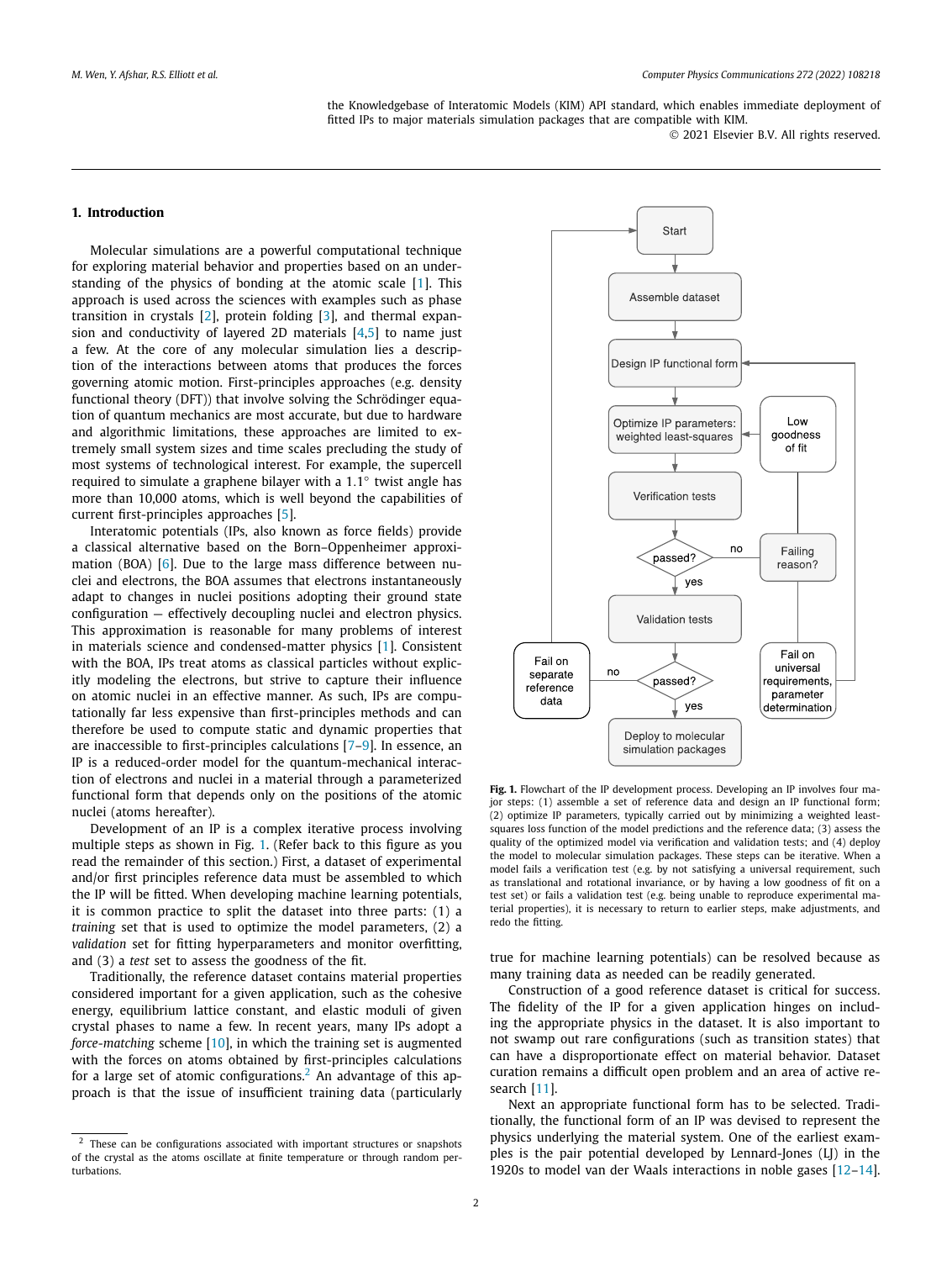The LJ potential includes an  $r^{-6}$  term (where *r* is the distance between atoms) that is based on a theoretical model for London dispersion, and an *r*−<sup>12</sup> term meant to model repulsion due to Pauli exclusion. In the past century, a large number of physics-based potentials have been developed for a variety of ionic, metallic, and covalent systems [[1](#page-11-0)]. A physics-based potential typically adopts a closed-form functional expression that is based on known physical or geometric aspects of bonding in the material. The functional forms of these IPs have become increasingly complex with an ever growing number of parameters. $3$ 

Devising the appropriate functional form to correctly capture the physics underlying the material system is arguably the most difficult task in developing a physics-based potential. It involves a mix of art and science as pointed out by Brenner [[16](#page-11-0)]. This is largely alleviated by machine learning potentials [[17](#page-11-0)–[21](#page-11-0)], which have emerged in recent years and been shown to be highly effective for a spectrum of material systems ranging from organic molecules [\[19](#page-11-0)] to alloys [[22](#page-11-0)]. Different from physics-based potentials, machine learning potentials are constructed by first transforming the atomic environment information in a large training set of first-principles results into vector representations (descriptors) and then training general-purpose regression algorithms on the atomic environment descriptors. In a machine learning potential, the regression algorithm contains no physics, but instead it attempts to "learn" the quantum mechanical Schrödinger equation directly from the training set of reference data. Properly tuned with a sufficiently dense training set, machine learning potentials have the advantage that, in principle, they can describe arbitrary bonding states and thus can achieve extremely high accuracy.

After the functional form has been selected (either physicsbased or machine learning), the next step is to determine the values of the function parameters. This is typically formulated as a least-squares minimization problem by first constructing a *loss function* that quantifies the difference between the IP predictions and the reference values in the training set and then adjusting the parameters to reduce the loss function as much as possible. This can be challenging because IPs are nonlinear functions that are often "sloppy" in the sense that their predictions are insensitive to certain parameters or certain combinations of parameters [\[23,24\]](#page-11-0). These soft modes in parameter space can cause the minimization algorithms to fail to converge [\[9\]](#page-11-0). A solution is to use a minimization algorithm that moves along flat regions in parameter space more quickly (e.g. the geodesic Levenberg–Marquardt algorithm  $[25-27]$ ), or better yet, to identify soft modes using a sensitivity analysis (e.g. a Fisher information based method [\[4\]](#page-11-0)) and then apply a suitable model reduction.

Once an IP is trained, its quality must be assessed. This can be approached from a verification & validation (V&V) perspective. These terms are defined as [[28](#page-11-0)]:

- **Verification**: The process of determining that a computational model accurately represents the underlying mathematical model and its solution.
- **Validation**<sup>4</sup>: The process of determining the degree to which a model is an accurate representation of the real world from the perspective of the intended uses of the model.

Verification for an IP includes satisfaction of universal requirements such as translational and rotational invariance (objectivity), permutation symmetry, forces returned by the IP correspond to the negative gradient of the energy, and so on. These are referred to as "verification checks" within the Knowledgebase of Interatomic Models (KIM) framework [\[29](#page-11-0)–[32](#page-11-0)]. In addition, verification includes tests that assess the quality of the model in terms of the uncertainty in parameter determination, and the goodness of the fit using a test set as mentioned above.

The V&V notion of validation can be understood within the context of *transferability*, i.e. the ability of the IP to predict phenomena that it was not fit to reproduce. This includes prediction of material properties, computed by "KIM Tests" within the KIM framework [\[31\]](#page-11-0), and predictions obtained through large-scale molecular simulations of real-world behavior. For example, the ability of IPs for carbon to reproduce the experimental structure of amorphous carbon [\[33\]](#page-11-0).

As a general rule, physics-based potentials are better placed to exhibit transferability than machine learning potentials as long as the functional forms capture the requisite physics. For example an LJ potential fitted to the properties of an ideal gas provides a good approximation (within 10%) for the ground state crystal structure obtained by cooling the gas down to 0 K  $[1]$ . This is an impressive demonstration of transferability. In contrast, machine learning potentials have no physics beyond that in the training set (and possibly the descriptors). This means that a machine learning potential can only "transfer" to configurations that are close to what already exists in its training set.

Transferability can be included in the IP fitting process through a comparison of IP predictions with separate reference data. In cases where this fails, either the functional form needs to be extended for a physics-based potential, and/or the training set needs to be expanded for both physics-based and machine learning potentials. The training must then be redone.

Finally, once the IP fitting process is complete, the IP must be deployed to one or more molecular simulation packages of choice. Traditionally this is done on a code-by-code basis, which can be a time consuming and error prone process. If the IP class is already implemented in the code, then simply providing parameters may be enough — although even there things can go wrong. For example, for the REBO potential [[34\]](#page-11-0) implemented in LAMMPS [\[35\]](#page-11-0), some of the parameters were not the ones presented in the original paper by Brenner et al. [[34](#page-11-0)], but rather from the closely related AIREBO potential  $[36]$ <sup>5</sup> In situations where an IP class is not available in a simulation code, the work involved in implementing it may be prohibitive. For example in the amorphous carbon study mentioned above [[33](#page-11-0)] only IPs implemented in LAMMPS were tested, leaving out more than half of the possible IPs identified by the authors. The KIM application programming interface (API) [\[37\]](#page-11-0) was designed to address this by creating a standard that allows a conforming IP to work seamlessly with any simulation code that supports it. The KIM API is supported by major materials simulation platforms including ASE [\[38,39](#page-11-0)], DL\_POLY [\[40,41](#page-11-0)], GULP [\[42,43\]](#page-11-0), LAMMPS [\[35,44,45\]](#page-11-0), and QC [\[46,47\]](#page-11-0).

This paper introduces the KIM-based learning-integrated fitting framework (KLIFF), a package that facilitates the entire IP development process described above. KLIFF provides a unified Python interface to train both physics-based and machine learning potentials, and is constructed in modular fashion, making it easy to use and extend. It integrates closely with the KIM ecosystem for accessing IPs to train, testing trained IPs, and deploying trained IPs. The paper is structured as follows. Section [2](#page-3-0) introduces two example IPs (one physics-based and the other machine learning) that will be trained later, and discusses the least-squares approach used to parameterize IPs. Section [3](#page-5-0) presents KLIFF features and capabilities. Implementation details of the code are outlined in Section [4.](#page-7-0)

 $3$  For example, there are only two parameters in the LJ potential [\[14\]](#page-11-0), whereas the ReaxFF [\[15\]](#page-11-0) model developed for more complex systems has hundreds of adjustable parameters.

<sup>4</sup> Note that the term *validation* is used differently in the V&V context than the validation set in machine learning mentioned above.

<sup>&</sup>lt;sup>5</sup> This has been corrected in more recent implementations.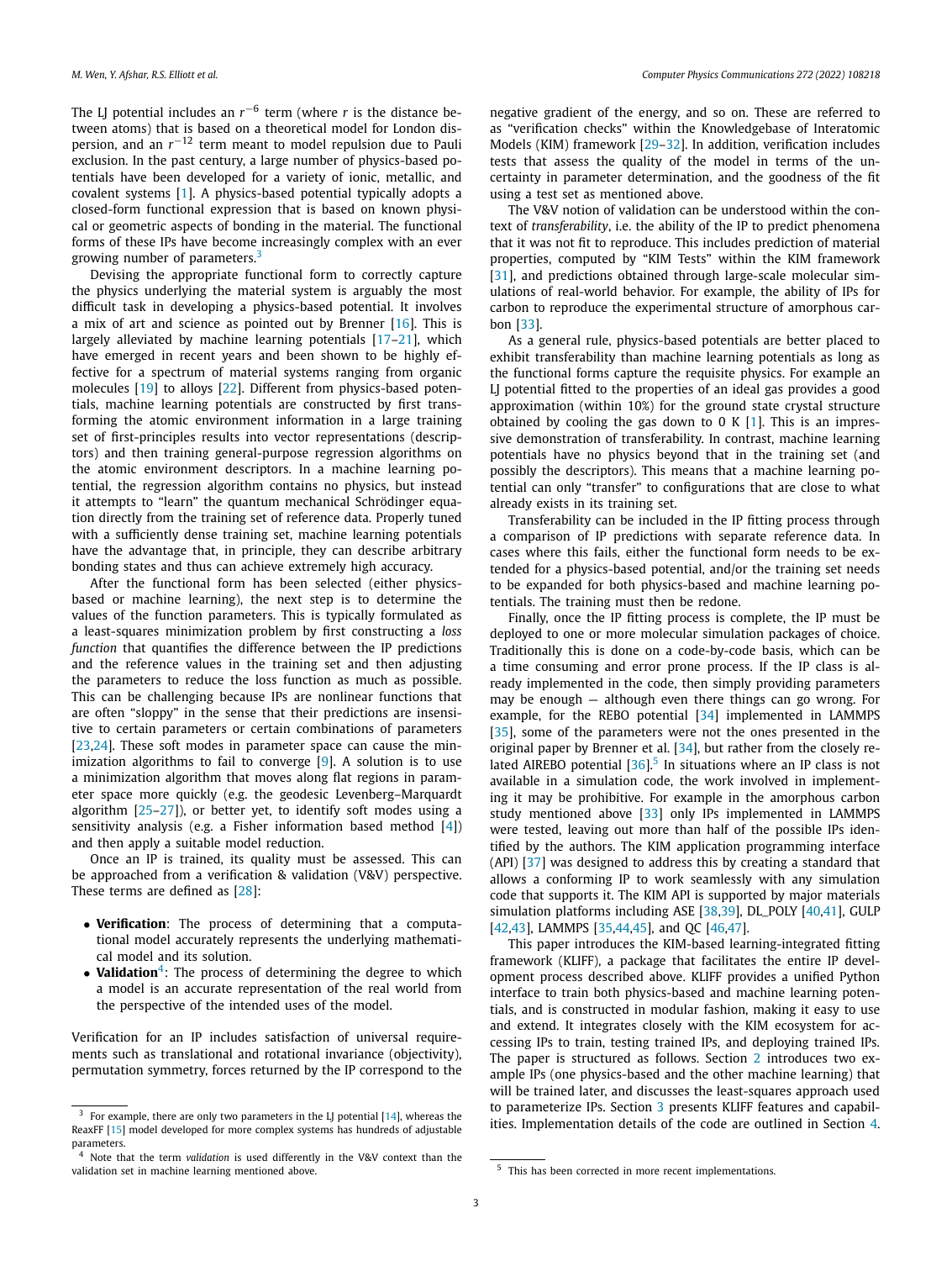<span id="page-3-0"></span>Section [5](#page-8-0) presents a demonstration of using KLIFF to fit the two IPs introduced in Section 2. The paper concludes in Section [6](#page-10-0) with a summary.

# **2. Interatomic potentials**

An IP is typically formulated as a parametric model that takes the positions of the atoms as its arguments and returns the potential energy,<sup>6</sup>

$$
\mathcal{V} = \mathcal{V}(\mathbf{r}_1, \mathbf{r}_2, \dots, \mathbf{r}_N; \boldsymbol{\theta}),\tag{1}
$$

where  $r_1, r_2, \ldots, r_N$  are the positions of a system of N atoms, and *θ* denotes a set of fitting parameters associated with the IP functional form. An IP must be invariant with respect to rigid-body translation and rotation, inversion of space, and permutation of chemically equivalent species according to the laws of physics [\[1\]](#page-11-0). These symmetry requirements are typically intrinsic to the functional form of the IP. For example, if an IP is expressed in terms of distances between atoms, it automatically satisfies the requirements of translation, rotation and inversion invariance.

### *2.1. Physics-based potentials*

The functional form of a physics-based potential is carefully devised to model the physics underlying the material system. For example, as discussed above, the LJ potential  $[12-14]$  provides a good model for van der Waals interactions in the noble gases, whereas for covalent systems more complex forms are required, such as bond-order potentials [\[15,34\]](#page-11-0). Here, we briefly review the three-body Stillinger–Weber (SW) potential for silicon [\[48](#page-11-0)] as an example.

The SW potential energy V of a system consisting of *N* atoms has the form,

$$
\mathcal{V} = \sum_{i=1}^{N} \sum_{j>i}^{N} \phi_2(r_{ij}) + \sum_{i=1}^{N} \sum_{\substack{j \neq i \\ k \neq i}}^{N} \sum_{k>j}^{N} \phi_3(r_{ij}, r_{ik}, \beta_{jik}),
$$
(2)

where the two-body interaction takes the form

$$
\phi_2(r_{ij}) = \epsilon \hat{A} \left[ B \left( \frac{r_{ij}}{\sigma} \right)^{-p} - \left( \frac{r_{ij}}{\sigma} \right)^{-q} \right] \times \exp \left( \frac{1}{r_{ij}/\sigma - a} \right), \quad (3)
$$

and the three-body term is

$$
\phi_3(r_{ij}, r_{ik}, \beta_{jik}) = \epsilon \hat{\lambda} \left[ \cos \beta_{jik} - \cos \beta^0 \right]^2
$$
  
 
$$
\times \exp \left( \frac{\hat{\gamma}}{r_{ij}/\sigma - a} + \frac{\hat{\gamma}}{r_{ik}/\sigma - a} \right), \tag{4}
$$

in which  $r_{ij} = ||\mathbf{r}_i - \mathbf{r}_j||$  is the bond length between atoms *i* and *j*,  $\beta$ <sub>*jik*</sub> is the bond angle formed by bonds *i*–*j* and *i*–*k* with the vertex at atom *i*. The parameters are  $\epsilon$ ,  $\hat{A}$ ,  $B$ ,  $p$ ,  $q$ ,  $\sigma$ ,  $a$ ,  $\hat{\lambda}$ ,  $\hat{\gamma}$ , and  $\beta^0$ . The functional form is based on the lattice structure of bulk silicon shown in Fig. 2. The two-body term (Eq. (3)) models bond stretching and compression, and the three-body term  $(Eq. (4))$  penalizes configurations away from the tetrahedral ground state structure of silicon.

The cutoff distance in the SW potential is implicitly defined as  $r^{\text{cut}} = a\sigma$ . This is not ideal from a potential fitting perspective. When fitting an IP, it is typical to fix the cutoff distance,



**Fig. 2.** Bulk silicon crystallizes in a diamond cubic crystal structure in which each atom has four nearest neighbors forming the *sp*<sup>3</sup> hybridized tetrahedral structure.

and then adjust other parameters to minimize a loss function (discussed later in Section [2.3\)](#page-4-0). For the standard form of SW, both *a* and  $\sigma$  must be fixed to set the cutoff. However, this adds an unnecessary constraint since two parameters are fixed instead of just the cutoff. If instead only  $a$  or  $\sigma$  are fixed (or neither), then the cutoff will vary during the fitting process. This can lead to failure of the optimization due to discontinuity in the loss function when neighbors enter or leave the cutoff sphere of an atom. In addition to the cutoff problem, another issue with the SW form is that  $\epsilon$  is a redundant parameter that only scales the energy.

To avoid these pitfalls, Eqs.  $(3)$  and  $(4)$  are recast in a form in which all parameters are independent and the dependence on the cutoff radius is made explicit [[4](#page-11-0)]. Let  $A := \epsilon \hat{A}$ ,  $\lambda := \epsilon \hat{\lambda}$ ,  $\gamma := \sigma \hat{\gamma}$ , and  $r^{\text{cut}} := a\sigma$ , we have

$$
\phi_2(r_{ij}) = A \left[ B \left( \frac{r_{ij}}{\sigma} \right)^{-p} - \left( \frac{r_{ij}}{\sigma} \right)^{-q} \right] \times \exp \left( \frac{\sigma}{r_{ij} - r^{\text{cut}}} \right), \qquad (5a)
$$

$$
\phi_3(r_{ij}, r_{ik}, \beta_{jik}) = \lambda \left[ \cos \beta_{jik} - \cos \beta^0 \right]^2
$$

$$
\times \exp \left( \frac{\gamma}{r_{ij} - r^{\text{cut}}} + \frac{\gamma}{r_{ik} - r^{\text{cut}}} \right). \qquad (5b)
$$

The new parameters are  $A$ ,  $B$ ,  $p$ ,  $q$ ,  $\sigma$ ,  $\lambda$ ,  $\gamma$  along with the cutoff radius  $r^{\text{cut}}$  and the equilibrium bond angles  $\beta^0$ . The SW model implemented in KIM [[49](#page-11-0)] takes the form of Eqs. (5a) and (5b) instead of Eqs. (3) and (4).

## *2.2. Machine learning potentials*

In contrast to physics-based potentials whose functional forms aim to capture the physics underlying the material system, machine learning potentials employ general-purpose regression models that interpolate across a dense training set of first principles energies and forces. Similar to a physics-based potential, a machine learning model returns the energy of an atom based on a finite neighborhood of atoms in its vicinity. Directly using the positions of an atom and its neighbors as input to the machine learning potential is ill-advised since this would require the model to learn the physical invariances of the IP  $[1,50]$  $[1,50]$ , significantly increasing the complexity of the model and required training data. Instead, the atomic environment in terms of positions is transformed to a suitable "descriptor" vector representation that identically satisfies all invariances. For example two atomic environments that differ only by a rigid-body rotation would yield the same descriptor vector. Various descriptors have been developed to represent atomic environments, including the Coulomb matrix [[19](#page-11-0)], symmetry functions [[17](#page-11-0),[51](#page-11-0)], bispectrum [[18,20,50](#page-11-0)], many-body tensor [[52](#page-11-0)], and others [[53](#page-11-0)]. As an example, we briefly review the symmetry functions approach, which is one of the earliest and most intuitive

 $6$  In general, IPs also depend on the species of the atoms. For notational simplicity, we limit our discussion to systems of a single atomic species. However, KLIFF supports systems with arbitrary species.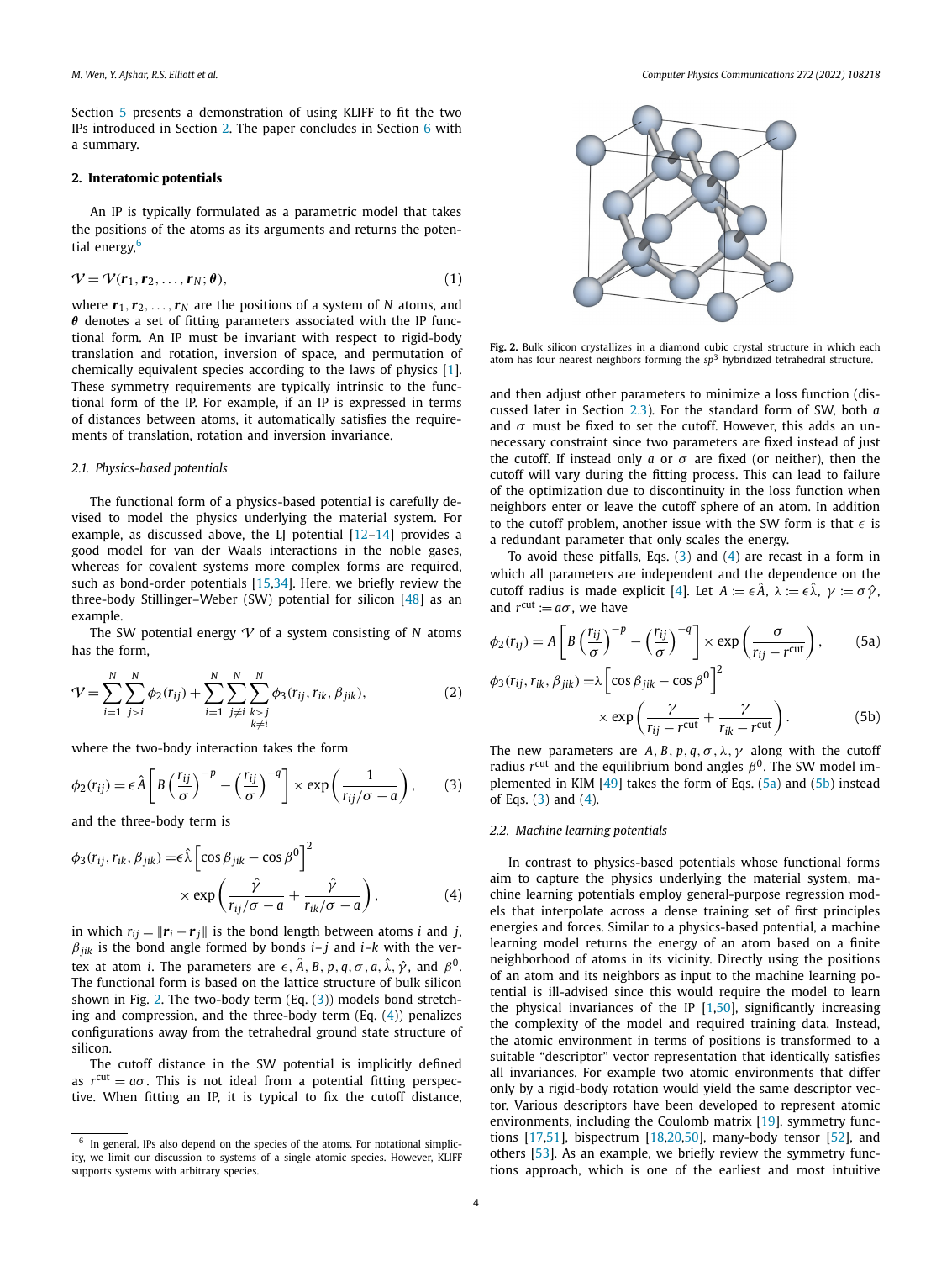<span id="page-4-0"></span>representations. For a more detailed discussion, see for example Ref. [[54](#page-12-0)].

The symmetry functions [\[17,51](#page-11-0)] are comprised of a set of twobody *radial functions* and a set of three-body *angular functions*. Specifically, the environment of atom *i* is characterized by three types of radial functions:

$$
G_i^1 = \sum_{j \neq i} f_c(r_{ij}),\tag{6}
$$

$$
G_i^2 = \sum_{j \neq i} e^{-\alpha (r_{ij} - R_s)^2} f_c(r_{ij}),
$$
\n(7)

$$
G_i^3 = \sum_{j \neq i} \cos(\kappa r_{ij}) f_c(r_{ij}), \tag{8}
$$

and two types of angular functions:

$$
G_i^4 = 2^{1-\zeta} \sum_{\substack{j \neq i}} \sum_{\substack{k > j \\ k \neq i}} (1 + \lambda \cos \beta_{jik})^{\zeta} e^{-\eta (r_{ij}^2 + r_{ik}^2 + r_{jk}^2)}
$$
  
 
$$
\times f_c(r_{ij}) f_c(r_{ik}) f_c(r_{ik}), \qquad (9)
$$

$$
G_i^5 = 2^{1-\zeta} \sum_{\substack{j \neq i}} \sum_{\substack{k > j \\ k \neq i}} (1 + \lambda \cos \beta_{jik})^{\zeta} e^{-\eta (r_{ij}^2 + r_{ik}^2)} f_c(r_{ij}) f_c(r_{ik}), \quad (10)
$$

where *rij* and *βjik* are distance and angle as defined in Section [2.1,](#page-3-0) and  $\alpha$ ,  $\overline{R}_s$ ,  $\kappa$ ,  $\zeta$ ,  $\lambda$ , and  $\eta$  are hyperparameters. The cutoff function  $f_c$  is given by

$$
f_{c}(r) = \begin{cases} \frac{1}{2} \left[ \cos\left(\frac{\pi r}{r^{\text{cut}}} \right) + 1 \right] & \text{for } r \le r^{\text{cut}}\\ 0 & \text{for } r > r^{\text{cut}} \end{cases} \tag{11}
$$

where  $r^{\text{cut}}$  is the cutoff distance beyond which atoms do not contribute to the local environment.

The symmetry functions depend on both distances and angles, however since angles can be expressed in terms of distances through the law of cosines, the symmetry functions depend entirely on distances and are therefore invariant with respect to translation, rotation, and inversion of space [\[1](#page-11-0)]. The symmetry functions also satisfy the permutation symmetry requirement, because they are constructed by summation over all bond lengths and bond angles within the cutoff sphere and changing the summation order does not affect the results. One can select all the symmetry functions  $G_i^1 \dots G_i^5$  to describe the atomic environment or a subset. As an example, we select one radial function and one angular function,  $G_i^2$  and  $G_i^4$ . The descriptor vector is comprised of distinct  $G_i^2$  and  $G_i^4$  values obtained for different choices of the hyperparameter sets { $\alpha$ ,  $R_s$ } and { $\lambda$ ,  $\zeta$ ,  $\eta$ }, respectively. The length of the descriptor vector is then equal to the total number of hyperparameter sets,  $N_{G_i^2}+N_{G_i^4}$ . (See the supplementary material for the hyperparameter sets for  $G_i^2$  and  $G_i^4$  used in Section [5.1.](#page-9-0))

Many machine learning regression methods are suitable for constructing IPs including parametric linear regression and neural network (NN) models, nonparametric kernel ridge regression and Gaussian process models, and others [\[53\]](#page-11-0). Here, we discuss the NN model. In an NN potential, the total potential energy of a configuration consisting of *N* atoms is decomposed into the contributions of individual atoms

$$
\mathcal{V} = \sum_{i=1}^{N} E_i,\tag{12}
$$

*N*

where  $E_i$  is the energy of atom  $i$ , represented by an NN as shown in Fig. 3. The NN returns the energy *Ei* based on the positions of



**Fig. 3.** Schematic representation of an NN potential to compute the atomic energy *Ei* . The NN consists of an input layer, two hidden layers and an output layer. The local atomic neighborhood information of atom *i* (all atoms within a sphere of radius  $r^{\text{cut}}$  around atom *i*) is transformed to descriptor vector with components  $y_0^j$  $(j = 1, 2, ...)$  that serves as the input to the NN. Each arrow connecting two nodes between adjacent NN layers represents a weight. The fully-connected NN becomes a dropout NN when some connections are cut (e.g. removing the dashed arrows). Biases and activation function are not shown in this plot. See text for explanation of the variables.

atom *i* and its neighbors up to a cutoff distance *r*cut. The values  $y_0^1, y_0^2, \ldots$  in the input layer are the components of the descriptor. Between the input layer and the energy output layer are so-called "hidden" layers that add complexity to the NN. In a fully-connected NN, each node in a hidden layer is connected to all the nodes in the previous layer and in the following layer. The value of node *n* in layer  $m$  is<sup>7</sup>

$$
y_m^n = h\left(\sum_{n'} y_{m-1}^{n'} w_m^{n',n} + b_m^n\right),\tag{13}
$$

where  $w_m^{n',n}$  is the weight that connects node  $n'$  in layer  $m-1$  and node *n* in layer *m*,  $b_m^n$  is the bias applied to node *n* of layer *m*, and *h* is an activation function (e.g. hyperbolic tangent) that introduces nonlinearity into the NN. In a more compact way, Eq. (13) can be written as  $y_m = h(y_{m-1}W_m + b_m)$ , where  $y_m$  is a row vector of the node values in layer *m*,  $W_m$  is a weight matrix, and  $b_m$  is a row vector of the biases. For example,  $y_1$  and  $b_1$  are row vectors each with 4 elements and  $W_1$  is a  $5 \times 4$  matrix for the NN shown in Fig. 3. Consequently, the atomic energy *Ei* represented in Fig. 3 can be expressed as

$$
E_i = h[h[y_0 W_1 + b_1]W_2 + b_2]W_3 + b_3.
$$
 (14)

The weights and biases are the fitting parameters in an NN potential:  $\theta = \{W_1, W_2, \ldots, W_L, b_1, b_2, \ldots, b_L\}$ , where *L* is the number of layers (hidden and output).

#### *2.3. Parameterization*

Once an IP functional form is selected, the parameters must be determined. This is typically framed as a least-squares minimization problem where the IP parameters are adjusted to best match a training set of reference data obtained from experiments and/or first-principles calculations. For a training set of *M* configurations, the difference between the predictions of the IP and the reference data is quantified by a *loss* function defined as

<sup>7</sup> The input layer and the output layer are indexed as the zeroth layer and third layer, respectively.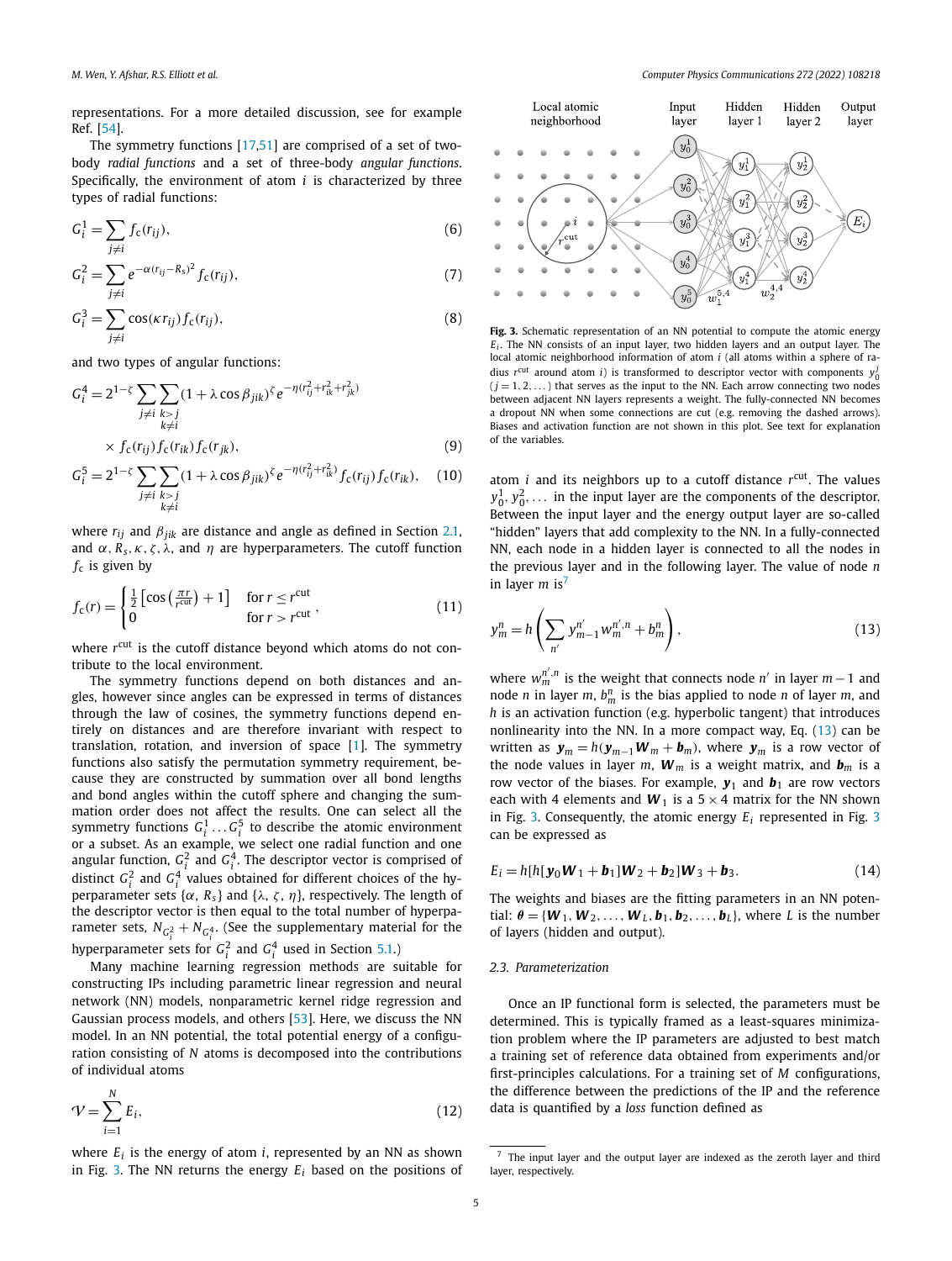<span id="page-5-0"></span>
$$
\mathcal{L}(\theta) = \frac{1}{2} \sum_{m=1}^{M} w_m^e \left[ E(\mathbf{R}_m; \theta) - \hat{E}_m \right]^2
$$
  
+ 
$$
\frac{1}{2} \sum_{m=1}^{M} w_m^f \| \mathbf{f}(\mathbf{R}_m; \theta) - \hat{\mathbf{f}}_m \|^2,
$$
(15)

where  $E(\mathbf{R}_m; \theta) \in \mathbb{R}$  and  $\mathbf{f}(\mathbf{R}_m; \theta) = -(\partial E/\partial \mathbf{R})|_{\mathbf{R}_m} \in \mathbb{R}^{3N_m}$  are the energy and forces in configuration  $m$  obtained from an IP,  $\hat{E}_m$ and  $\hat{\boldsymbol{f}}_m$  are the corresponding reference energy and forces for configuration *m* in the training set, with  $\mathbf{R}_m \in \mathbb{R}^{3N_m}$  the concatenated coordinates of all atoms in configuration *m* and *Nm* the number of atoms in configuration *m*. The weights  $w_{m}^{e}$  and  $w_{m}^{f}$  are typically chosen to be inversely proportional to  $(N_m)^2$ , so that each configuration has an equal contribution to the loss function  $\mathcal{L}(\theta)$ . This prevents configurations with more atoms from dominating the optimization. For energy in units of eV and forces in units of eV/Å, these weights have units of eV<sup>-2</sup> and (eV/Å)<sup>-2</sup>, respectively. Here, we only use energy and forces to construct the loss function, but in principle one can fit any physical property, such as the equilibrium lattice constants and elastic moduli of a ground state crystal structure. The objective then is to minimize the loss function in Eq. (15) with respect to  $\theta$  to obtain the optimal set of IP parameters.

Simply minimizing Eq. (15) can lead to overfitting and thus low transferability of an IP. This is especially true for machine learning IPs due to the lack of physics in their functional forms and the large parameter space. Various techniques have been proposed to overcome this problem. One approach is to add regularization terms to the loss function to prevent overly complex results, for example an  $L_2$  term of the form  $\lambda \|\theta\|^2$  can be added, where  $\lambda$  is a hyperparameter that determines the regularization weight. Another widely used approach is early stopping [\[55\]](#page-12-0), where model performance is monitored on a validation set and fitting is terminated when accuracy begins to degrade. There are also regularization techniques that are specific to certain types of models. For example, the dropout method [\[56,57\]](#page-12-0) can be applied to NN potentials (see Section 3.2 for more on dropout).

#### **3. Features and capabilities of KLIFF**

A variety of software packages have been developed to develop IPs, including potfit [\[58,59](#page-12-0)], ænet [[60](#page-12-0)], Amp [\[61\]](#page-12-0), aPIP [\[62\]](#page-12-0), atomicrex [\[63\]](#page-12-0), DeePMD-kit [[64](#page-12-0)], GAP [[18](#page-11-0),[65](#page-12-0)], MAISE [\[66\]](#page-12-0), MLIP [[67\]](#page-12-0), PACE [\[68\]](#page-12-0), PANNA [[69](#page-12-0)], PyXtal\_FF [[70](#page-12-0)], RuNNer [[17](#page-11-0),[71](#page-12-0)], SIMPLE-NN [\[72\]](#page-12-0), among others. KLIFF shares many features with these packages, but is also distinguished by some capabilities described in this section that address the problems discussed in Section [1](#page-1-0).

#### *3.1. Integration with KIM*

As indicated by the name, KLIFF is deeply integrated with the KIM ecosystem. (We note that the Potfit IP fitting framework is also compatible with KIM [\[9\]](#page-11-0).)

First, KLIFF supports the training of IPs archived within the OpenKIM repository. An IP is called a *model* in KIM nomenclature, and a KIM *portable model* is an independent computer implementation of an IP that conforms to the KIM API portable model interface (PMI) standard.<sup>8</sup> In practice portable models consist of a "model driver," which implements an IP class (e.g. the embedded

atom method (EAM) form) and a parameter set for a specific set of species. All content in the OpenKIM repository is archived subject to strict versioning and provenance control with digital object identifiers (DOIs) assigned. This makes it possible to access the exact IP used in a publication at a later date to reproduce the calculations or to conduct further fitting. A large number of physics-based and machine learning IPs are implemented as portable models and archived in the OpenKIM repository. These models are subjected to an editorial review process by the KIM Editor on acceptance to ensure quality control. Users of KLIFF can employ these models directly without having to implement them with significant savings in time and potential errors.

Second, IPs trained with KLIFF can be easily tested via OpenKIM. KLIFF can automatically generate models that are compatible with the KIM API, thus allowing a trained IP to run against KIM verification checks (VCs) and KIM tests [\[31](#page-11-0)]. As noted in Section [1,](#page-1-0) KIM VCs are programs that explore the integrity of an IP implementation. They check for programming errors (e.g. memory leak [\[73\]](#page-12-0)), failures to satisfy required behaviors (e.g. inversion [[74\]](#page-12-0) and permutation [[75](#page-12-0)] symmetries), and determine general characteristics of the IP functional form (e.g. are the forces returned by the model consistent with those obtained through numerical differentiation of the energy [\[76\]](#page-12-0)). As opposed to KIM VCs, KIM tests check the accuracy of an IP by computing a variety of physical properties of interest to researchers, such as the stacking fault energy [\[77\]](#page-12-0), elastic moduli [\[78\]](#page-12-0), and linear thermal expansion coefficient [\[79\]](#page-12-0) to name a few. The information provided by KIM VCs and KIM tests can save researchers a great deal of time by identifying limitations of an IP that can lead to subtle problems in simulations (e.g. poor convergence during energy minimization due to incorrect or discontinuous forces), and assisting in the selection of IPs by considering its predictions for relevant physical properties.

Third, IPs trained with KLIFF can be deployed via KIM. Traditionally, most IP development papers only report the functional form of the IPs and the associated parameters, without mentioning or providing a computer implementation. Recently developed machine learning potentials typically do provide computer implementations, but these are often standalone codes that cannot be used in major molecular simulation packages. This creates a significant barrier for the universal usability of IPs. By providing portable implementations, KIM addresses this issue, as well as enabling reproducibility.<sup>9</sup> As mentioned above, KLIFF can automatically create IP models that are compatible with the KIM API, which enables the IP to work seamlessly with any KIM-compliant simulation package including ASE [\[38,39\]](#page-11-0), DL\_POLY [\[40,41](#page-11-0)], GULP [\[42,43](#page-11-0)], LAMMPS [\[35,44,45\]](#page-11-0), and QC  $[46,47]$  $[46,47]$  $[46,47]$ . The final production IP can also be contributed to the OpenKIM repository for deployment as source and binary packages for major Mac, Linux and Windows platforms.

#### *3.2. Uncertainty analysis*

Historically, molecular simulation with IPs has been primarily viewed as a tool limited to providing qualitative insight. A key reason is that such simulations include multiple sources of uncertainty that are difficult to quantify, with the result that predictions obtained from the simulation typically lack robust confidence intervals [\[80\]](#page-12-0). A major source of uncertainty originates from the IPs themselves, since these are empirical functional forms fitted to experimental results and/or first-principles calculations. To make molecular simulation with IPs more reliable, it is imperative to quantify the intrinsic uncertainty of the IP and propagate it to

<sup>8</sup> KIM also supports a second type of model called a *simulator model*. While a portable model will work seamlessly with any simulation package that supports the KIM API/PMI standard, a simulator model only specifies how to set up and run a model that is implemented as an integrated part of a specific simulation package. KLIFF supports the fitting of portable models.

 $9$  In some cases the same parameter file can lead to different results when used with different implementations of an IP, either in newer versions of the same code, or in different simulation packages. For example, see Ref. [[8](#page-11-0)] for a discussion of this effect for tabulated EAM potentials.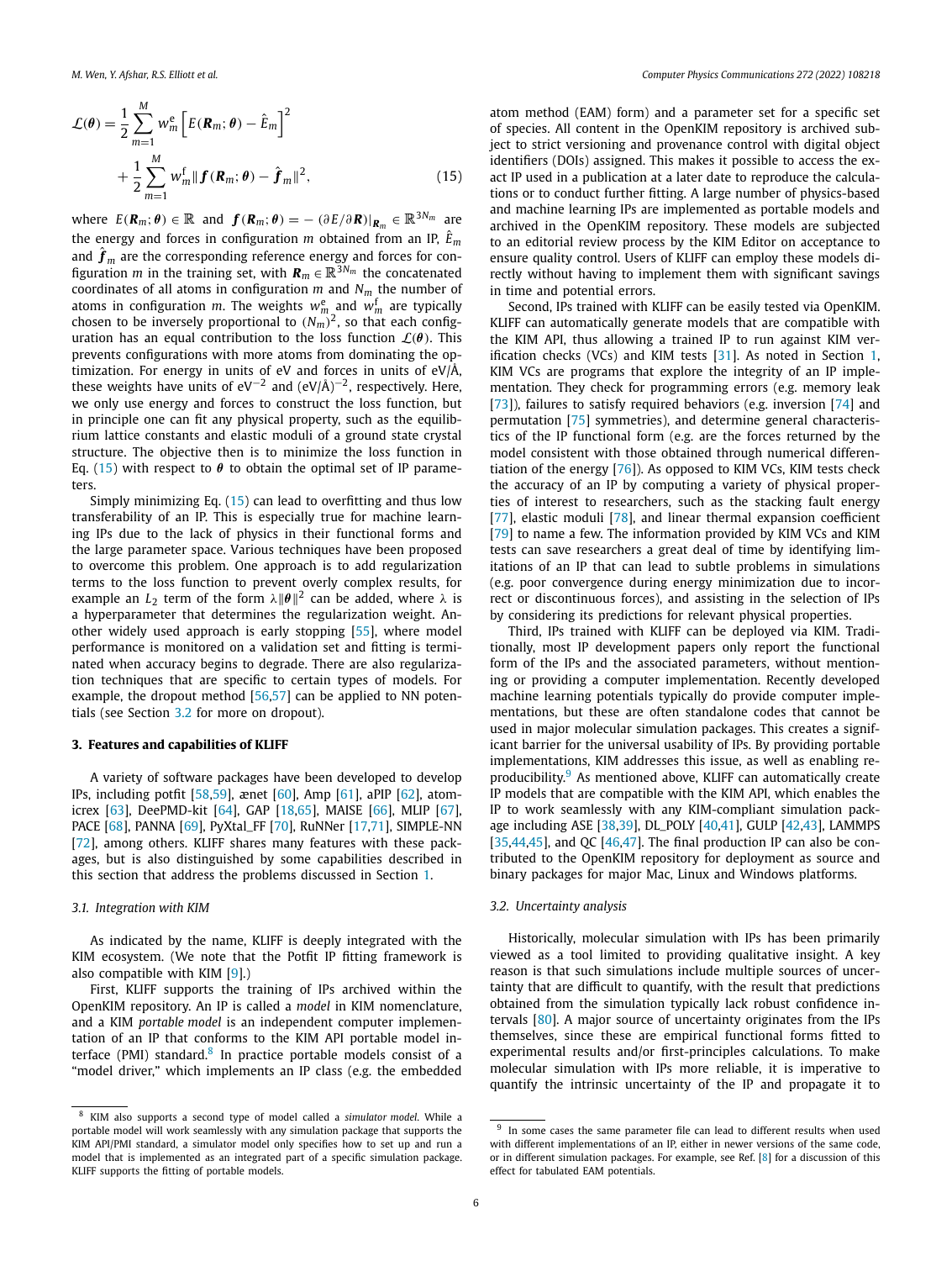<span id="page-6-0"></span>

**Fig. 4.** Schematic representation of the cost contours in the vicinity of the optimal parameters  $\theta^*$  of an IP with two parameters  $\theta_1$  and  $\theta_2$ . The aspect ratio of the contours is determined by the eigenvalues  $λ_1$  and  $λ_2$  of the FIM. The diagonal elements of the inverse FIM  $(F^{-1})_{11}$  and  $(F^{-1})_{22}$  provide a lower bound on the variance of the parameters  $\theta_1$  and  $\theta_2$ , respectively.

the simulation results. This is an area that has not received much attention in the past. To address this limitation, KLIFF provides functionality that enables uncertainty analysis of IPs.

As mentioned in Section [1](#page-1-0), IPs are often "sloppy" [\[4,23,24\]](#page-11-0) in that their predictions are insensitive to certain combinations of the parameters. This behavior can be quantified using the notion of a Fisher information matrix (FIM). The FIM provides a measure for the information in the training set on the parameters, which leads to an estimate for the precision with which the parameters can be determined [[4](#page-11-0)]. For example, for the case where the loss function contains only forces (i.e.  $w_m^e = 0$  in Eq. ([15](#page-5-0))), the FIM can be written as [\[4,24](#page-11-0)]:

$$
\boldsymbol{F}(\boldsymbol{\theta}) \propto \sum_{m=1}^{M} \left(\frac{\partial \boldsymbol{f}_m}{\partial \boldsymbol{\theta}}\right)^{\mathrm{T}} \left(\frac{\partial \boldsymbol{f}_m}{\partial \boldsymbol{\theta}}\right),\tag{16}
$$

where  $f_m \in \mathbb{R}^{3N_m}$  are the forces on atoms of configuration *m* ( $N_m$ ) is the number of atoms in configuration *m*), *M* is the number of configurations in the training set, and the superscript T denotes matrix transpose. The diagonal elements of the inverse FIM provide lower bounds on the variance of the parameters, known as the Cramér–Rao bound [\[81](#page-12-0)],

$$
\text{Var}[\theta_i] \ge \left(\mathbf{F}^{-1}\right)_{ii}.\tag{17}
$$

The larger a diagonal element of the inverse FIM, the larger the lower bound on the variance for the corresponding parameter, indicating that the parameter is less well determined. As an illustrative example, we plot in Fig. 4 a schematic representation of the contours of the cost function in Eq.  $(15)$  $(15)$  for an IP with two parameters. Here, the two diagonal components of the inverse FIM  $(F^{-1})_{11}$  and  $(F^{-1})_{22}$  are nearly of the same magnitude, indicating that the two parameters  $\theta_1$  and  $\theta_2$  are equally determined in the fitting. If this were not the case and a diagonal component of the inverse FIM was much larger (an order of magnitude or more) than the others, then the IP parameter associated with this component is poorly determined. To address this, one could attempt to modify the IP functional form as discussed in Section [1](#page-1-0) and shown in Fig. [1.](#page-1-0) The FIM also provides an upper bound on the uncertainty in a physical quantity of interest (QOI) due to small variations in IP parameters. A detailed discussion of such an analysis for the

thickness of monolayer MoS<sub>2</sub> can be found in Ref. [[4\]](#page-11-0). The FIM in Eq. (16) is implemented in KLIFF as an Analyzer (discussed in Section [4](#page-7-0)) using numerical differentiation.

The FIM analysis is well suited for physics-based potentials, which have dozens of parameters and each parameter plays a vital role. However, machine learning potentials are typically overparameterized and the influence of a single parameter on the model performance is not large. Instead of parameter uncertainty, it is more important and useful to analyze the prediction uncertainty of a QOI (e.g. elastic moduli). A simple yet powerful approach to obtaining the QOI uncertainty is to construct an *ensemble* of IPs instead of a single best fit model. This can be done by either training different IPs using different initial guesses for the parameters or using different subsets of the training data. At the prediction stage, each individual model in the ensemble of  $N_p$ models is applied to compute the QOI *P* . The average

$$
\bar{P} = \frac{1}{N_P} \sum_{i=1}^{N_P} P_i
$$
\n(18)

is then used as the predictive mean for the QOI, and the standard deviation

$$
Std[P] = \sqrt{\frac{1}{N_P - 1} \sum_{i=1}^{N_P} (P_i - \bar{P})^2}
$$
 (19)

as the uncertainty. The ensemble approach can be applied to any type of model, either physics-based [\[82,83\]](#page-12-0) or machine learning potentials [\[84–87\]](#page-12-0). Although straightforward to train, it is computationally expensive since multiple models have to be trained to form the ensemble. For NN potentials, there is an alternative that is computationally less costly and performs equally well to the ensemble approach [\[88](#page-12-0)]. By removing some connections between layers (e.g. removing the dashed arrows for the NN shown in Fig. [3](#page-4-0)), a fully-connected NN is changed into a dropout NN [\[56,57\]](#page-12-0). It has been shown that training an NN with dropout (i.e. dropping different connections at each training step) approximates a Bayesian NN [[89](#page-12-0),[90](#page-12-0)]. Consequently, a dropout NN possesses all the properties of a probabilistic Bayesian model, from which uncertainty information can be extracted. For dropout NN potentials [\[88\]](#page-12-0), only one model needs to be trained at the training stage. At the prediction stage, it is essentially an ensemble model and can be used in a similar fashion: conduct multiple stochastic forward passes through the dropout NN (each time drop different connections) to obtain multiple samples of the QOI and then compute the average and standard deviation. KLIFF supports the training of both ensemble and dropout NN potentials. The associated KIM DUNN model driver [[91](#page-12-0)] allows molecular simulation codes to work with individual members in the ensemble and perform uncertainty quantification.

#### *3.3. A wide range of support*

By conforming to the KIM API, KLIFF supports a wide range of IPs available through OpenKIM. At the time of this writing, the OpenKIM repository contains 35 model drivers, including widely used physics-based potentials such as Stillinger–Weber (SW) [\[48,](#page-11-0) [49\]](#page-11-0), Tersoff [\[92–95](#page-12-0)], EDIP [\[96–99](#page-12-0)], and EAM [\[100](#page-12-0)–[102\]](#page-12-0) potentials among others. For machine learning potentials, KLIFF currently supports the symmetry functions [\[17,51\]](#page-11-0) and bispectrum [\[18,50\]](#page-11-0) atomic environment descriptors. Interfacing with other descriptor libraries, such as DScribe [\[103](#page-12-0)], is being explored. For machine learning regression algorithms, KLIFF has its own implementation of simple algorithms (e.g. linear regression) and takes advantage of PyTorch [\[104\]](#page-12-0) to build and train NN potentials. The NN model in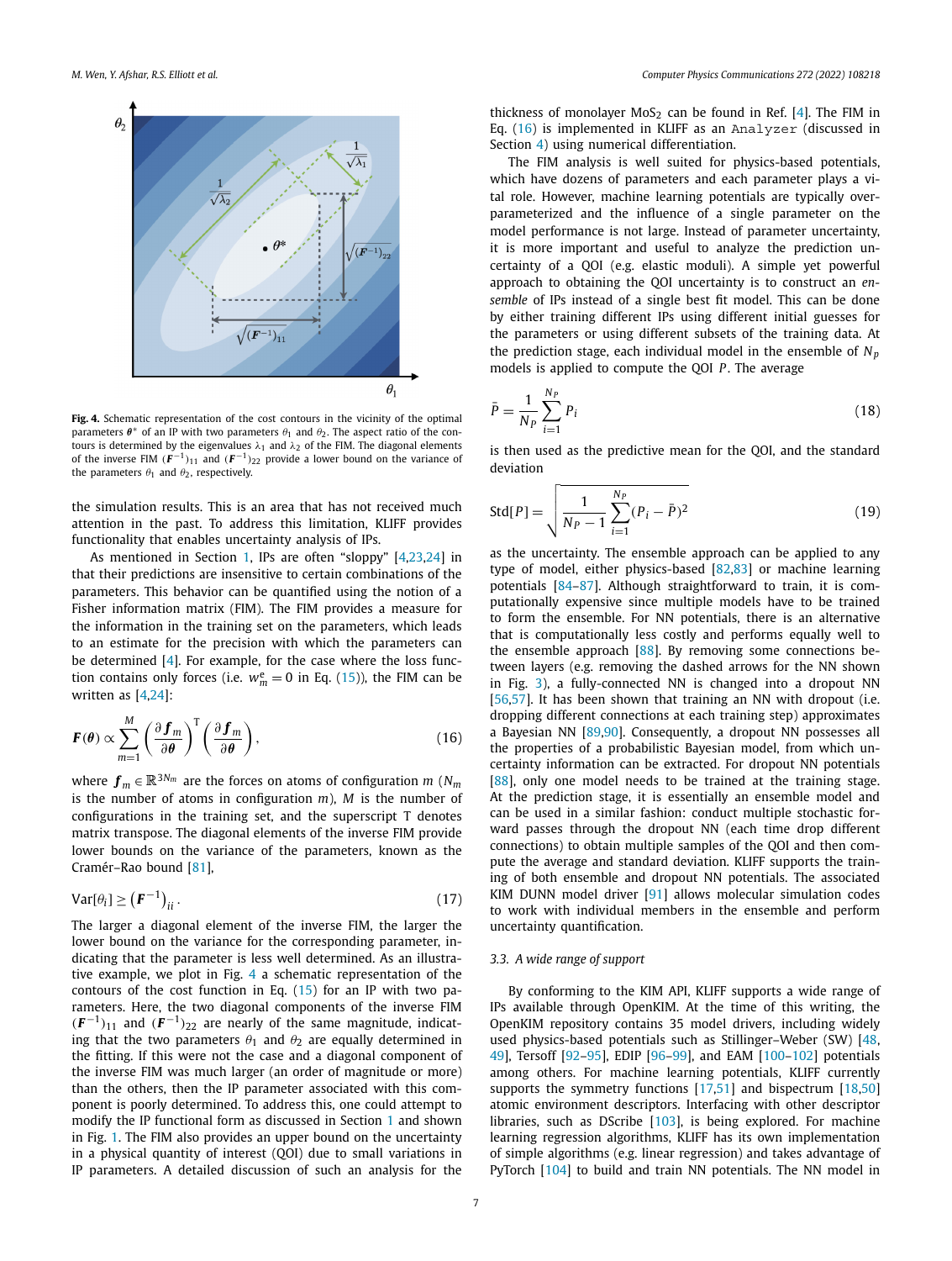<span id="page-7-0"></span>KLIFF wraps PyTorch so that the user interface appears the same as other models in KLIFF, but still retains the flexibility of PyTorch to create customizable NN structures and train with state-of-the-art deep learning techniques available through this package.

KLIFF provides an interface to many widely-used minimization algorithms for model training. As discussed in Section [2.3,](#page-4-0) the IP parameters are obtained by minimizing a loss function that quantifies the difference between IP predictions and the training set. The optimizer directly determines the values of the parameters and thus the quality of the IP. It is impossible to make a general statement about which optimizer is best, since this is problem-dependent, but some optimizers (e.g. the L-BFGS-B algorithm [\[105\]](#page-12-0)) tend to work well for a wide range of problems. KLIFF supports the optimization algorithms in SciPy [\[106](#page-12-0)] and PyTorch [\[104](#page-12-0)]. The minimize module of scipy.optimize provides a large number of general-purpose minimization algorithms, and the least\_squares module of scipy.optimize provides algorithms specific for nonlinear least-squares minimization problems. The optimizers in PyTorch are targeted for training NN models, including the stochastic gradient descent (SGD) method [\[107](#page-12-0),[108\]](#page-12-0) and its variants such as the Adam method [[109\]](#page-12-0). In addition, KLIFF also supports the geodesic Levenberg–Marquardt (LM) algorithm [\[25–27\]](#page-11-0), which has been shown to work well for "sloppy" IPs whose predictions are insensitive to certain parameters or certain combinations of parameters.

#### *3.4. Uniformity, modularity, and extensibility*

KLIFF is designed to be as uniform, modular, and extensible as possible. It is implemented using an object-oriented programming (OOP) paradigm and provides a pure Python user interface. All the atomic environment descriptors, models, calculators, analyzers, etc. are subclassed from individual superclasses. A subclass only provides or modifies specific implementations of superclass methods when necessary, guaranteeing a uniform interface across subclasses. As mentioned in Section [3.3](#page-6-0), KLIFF takes advantage of the optimization algorithms in SciPy  $[106]$  $[106]$  and PyTorch  $[104]$  $[104]$  $[104]$ , as well as the geodesic LM algorithm to train models when minimization of a loss function is needed. Although vanilla SciPy, PyTorch, and LM have different APIs to call the optimization algorithms, KLIFF provides a unified interface that wraps them under the hood.

Extending KLIFF is straightforward. New descriptors, models, calculators, loss functions, optimization algorithms, analyzers, etc. can be seamlessly added to existing modules in KLIFF. For example, a new physics-based potential can be easily implemented by subclassing the KLIFF "Model" class, specifying the IP parameters, and then using Python to code the functional form of the IP. As a concrete example, we provide a Python code demonstrating how to implement the Lennard-Jones potential in the supplementary material. Other parts such as periodic boundary conditions handling are dealt with by KLIFF. The newly created model can then be used for training with any loss function and optimization algorithms that are available in KLIFF. To gain the benefits of KIM models discussed in Section [3.1](#page-5-0), it is currently necessary to implement the IP as a separate code conforming to the KIM API. Future plans include the development of a general KIM model driver that will directly work with KLIFF IPs stored in a portable format.

#### *3.5. Data parallelization*

Computationally intensive KLIFF components, such as neighbor list generation and descriptor calculation, are internally implemented in C++. Even with this, the computational requirements can become quite demanding as the size of the training set increases. Fortunately, evaluation of the loss function Eq. [\(15\)](#page-5-0) can be easily divided into independent sub-problems allowing for easy



**Fig. 5.** Data parallelization scheme used by KLIFF. S is the number of configurations assigned to each process, and M is the total number of configurations.



**Fig. 6.** Flowchart of the procedures of using KLIFF to train an IP.

parallelization. KLIFF adopts the parallelization over data scheme illustrated in Fig. 5. Atomic configurations in the dataset are distributed to different processes. Each process computes the sub-loss according to Eq. [\(15](#page-5-0)) for the configurations assigned to it, and the total loss is then obtained as the sum of the sub-losses from all the processes. KLIFF supports both OpenMP-style parallelism for shared-memory architectures, and MPI-style parallelism typical of high-performance computing clusters composed of multiple standalone machines connected by a network.

#### **4. Implementation details: the KLIFF code**

KLIFF is written primarily in Python with several computationally intensive components implemented in C++ accessible via Python bindings. As such, users interact with KLIFF through a pure Python interface. KLIFF is built in a modular fashion, as discussed in Section 3.4, with key modules Dataset, Model, Calculator, Loss, Optimizer, and Analyzer. A flowchart showing the interaction and information transfer between these modules for IP training is displayed in Fig. 6. The modules are described below.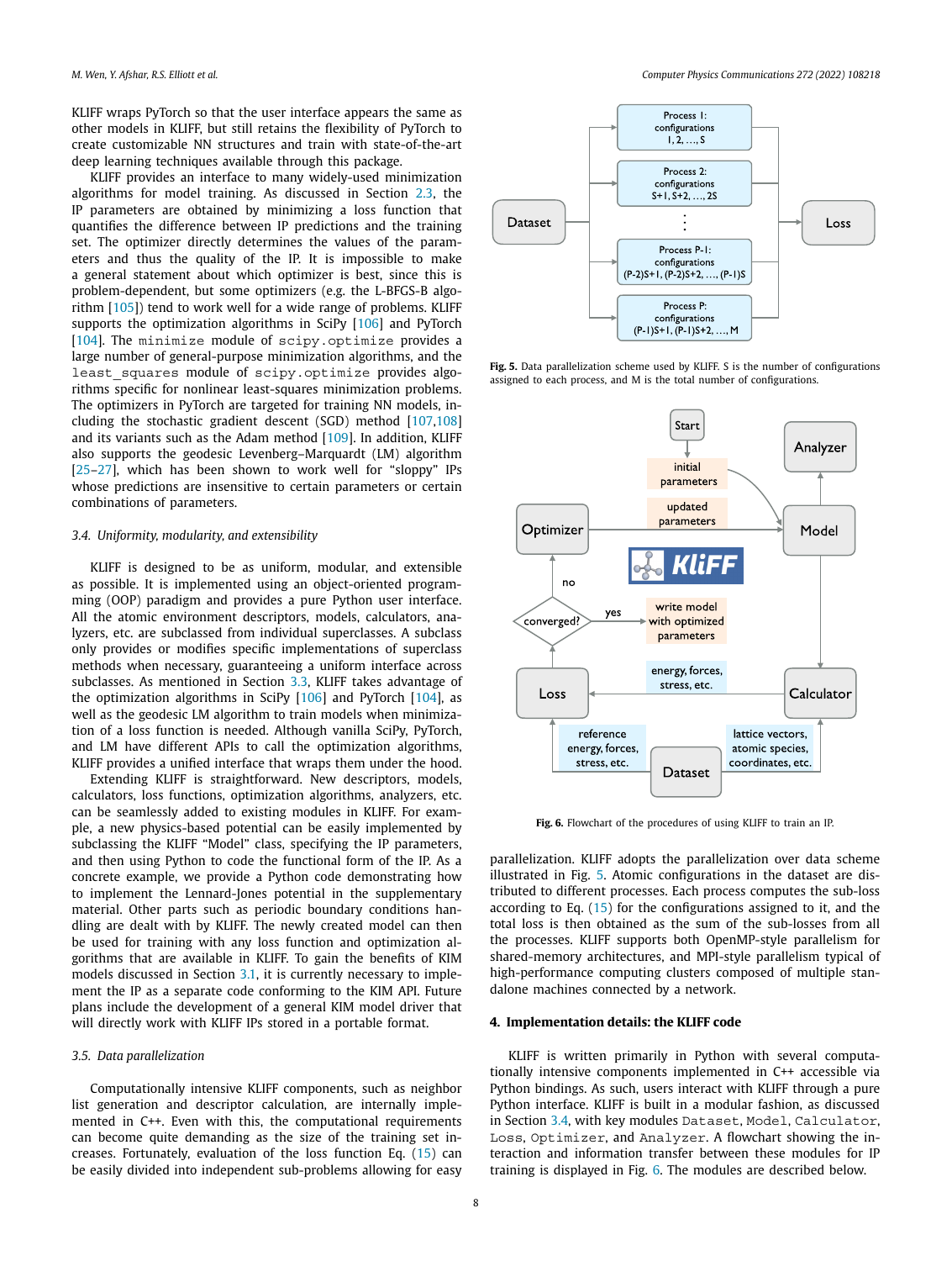## <span id="page-8-0"></span>*4.1. Dataset module*

A dataset is comprised of a set of atomic configurations, which provide the training data to optimize IP parameters or provide the test data to test the quality of an IP. An atomic configuration includes three vectors defining the simulation cell, flags to indicate whether periodic boundary conditions (PBCs) are applied along the cell vectors, the species and coordinates of all atoms in the configuration, and reference outputs. KLIFF reads atomic configurations from extended XYZ files, with each configuration stored in a separate file. The reference outputs (energy, forces, and stress) associated with an atomic configuration are also read in from the extended XYZ file. The standard XYZ format only stores the number of atoms in a configuration and the species and coordinates of the atoms. The extended XYZ format allows for additional information to be stored, either in the second line via a series of key=value pairs (e.g. PBC="T, T, T" and energy=1.2) or in the body section by appending values (e.g. forces) to the coordinates. Internally, each atomic configuration and the reference outputs are associated with a Configuration object and a Dataset is essentially a set of Configuration objects.

### *4.2. Model module*

The fitting process begins with the instantiation of a model (IP). Depending on the nature of the model, different operations can be applied. For KIM models and physics-based KLIFF potentials, KLIFF can provide information on what parameters are available for fitting, together with a description of each parameter and the data structure and data type of each parameter. Based on this information, a user can select the parameters to fit and specify initial values or use defaults. Lower and upper bounds on parameter values can also be provided to restrict it to a range. For an NN model, the descriptor representation of an atomic environment, which serves as the input to the NN model, must be defined. Then the NN can be constructed using an arbitrary number of layers, nodes per layer, and activation functions. Unlike physics-based models, KLIFF automatically initializes the parameters in the network. For example, the He initializer [\[110\]](#page-12-0) is used to initialize the weights and biases in Eq. ([13\)](#page-4-0). Other default choices are made by KLIFF based on the authors' physical understanding and experience to make it easier for users to develop machine learning potentials without having to master subtle aspects of machine learning training. For example, in a standard dropout approach, different NN connections would be removed for each atom in a configuration (see Section [3.2](#page-5-0)). However, KLIFF defaults to a native dropout scheme that removes the same NN connections for all atoms in a configuration. This ensures that atoms with identical environments (e.g. all atoms in an ideal silicon crystal) will have the same atomic energy, forces, and other properties. Users can overwrite default choices, for example, by selecting the native PyTorch dropout instead of KLIFF's native implementation.

# *4.3. Calculator module*

The created model is attached to a *calculator* that computes the predictions corresponding to the reference outputs for the atomic configurations in the training set. The native KLIFF calculator supports the evaluation of energy, forces, and stress. If a property other than these is to be fitted, a new calculator needs to be implemented. A new calculator can wrap any KIM compliant molecular simulation package to compute the property with the given model in a similar fashion to ASE calculators [\[38,39](#page-11-0)].

# *4.4. Loss module*

The predictions computed by the calculator and the corresponding reference output values stored in the training set are then used to construct a loss function (e.g. Eq.  $(15)$  $(15)$  $(15)$ ) that quantifies the difference between the model predictions and the references. A weight can be assigned to each configuration, so that "important" configurations are emphasized more during optimization. If the available loss functions in KLIFF do not satisfy a specific need, a user-defined loss function can be added.

### *4.5. Optimizer module*

The optimization process involves minimization of the loss function with respect to the IP parameters until specified stopping criteria are satisfied, such as reducing the loss function value below a tolerance or reaching a maximum allowed number of minimization steps.

The optimizers supported by KLIFF can be broadly categorized in two classes: *batch optimizers* and *mini-batch optimizers*. The former (e.g. the L-BFGS-B and geodesic LM methods) typically require the evaluation of the entire training set at each minimization step, whereas the latter (e.g. the SGD and Adam methods) only use a subset of the training set at a time. Batch optimizers guarantee a monotonic decrease of the loss throughout the minimization process and typically yield smaller final loss values compared with mini-batch optimizers. Mini-batch optimizers become advantageous for very large training sets (typical of machine learning potentials) where evaluation of the entire training set becomes prohibitive due to memory and/or computing constraints. For NN models that contain a large number of parameters, SGD-based optimizers can typically find a reasonable solution in parameter space that minimizes the loss to a certain level. By default, KLIFF uses an L-BFGS-B optimizer for physics-based potentials, which typically have relatively small numbers of parameters and small training sets, and an SGD-based Adam optimizer for NN potentials, which have many parameters and very large training sets. The user can overwrite this default and select a preferred optimizer.

Once the optimization is completed, the fitted IP can be written out as a KIM model that conforms to the KIM API, which can then be run against KIM VCs and KIM tests or be used with any KIMcompliant simulations codes as discussed in Section [3.1.](#page-5-0) Generated KIM models, can be uploaded to <https://openkim.org> to receive a DOI and make the model available to the broader research community. Also, the model can be attached to an Analyzer to carry out post-processing analysis, such as computing the FIM discussed in Section [3.2](#page-5-0) and computing the root mean square errors of energy and forces for a test set.

### *4.6. Command line tool*

KLIFF provides a command line tool called kliff that facilitates the execution of many common tasks. For example, query a physics-based potential for available parameters that can be optimized and their associated metadata, print a synopsis of the atomic configurations in the dataset, or split a dataset into multiple subsets. Once installed, executing "kliff --help" in the terminal will list the commands, their arguments, and help information.

# **5. Demonstration**

KLIFF has been extensively tested through the development of multiple IPs, including an SW potential for two-dimensional molybdenum disulfide [\[4](#page-11-0)], an interlayer potential for multilayer graphene [[111\]](#page-12-0), a hybrid NN potential for multilayer graphene [\[5\]](#page-11-0),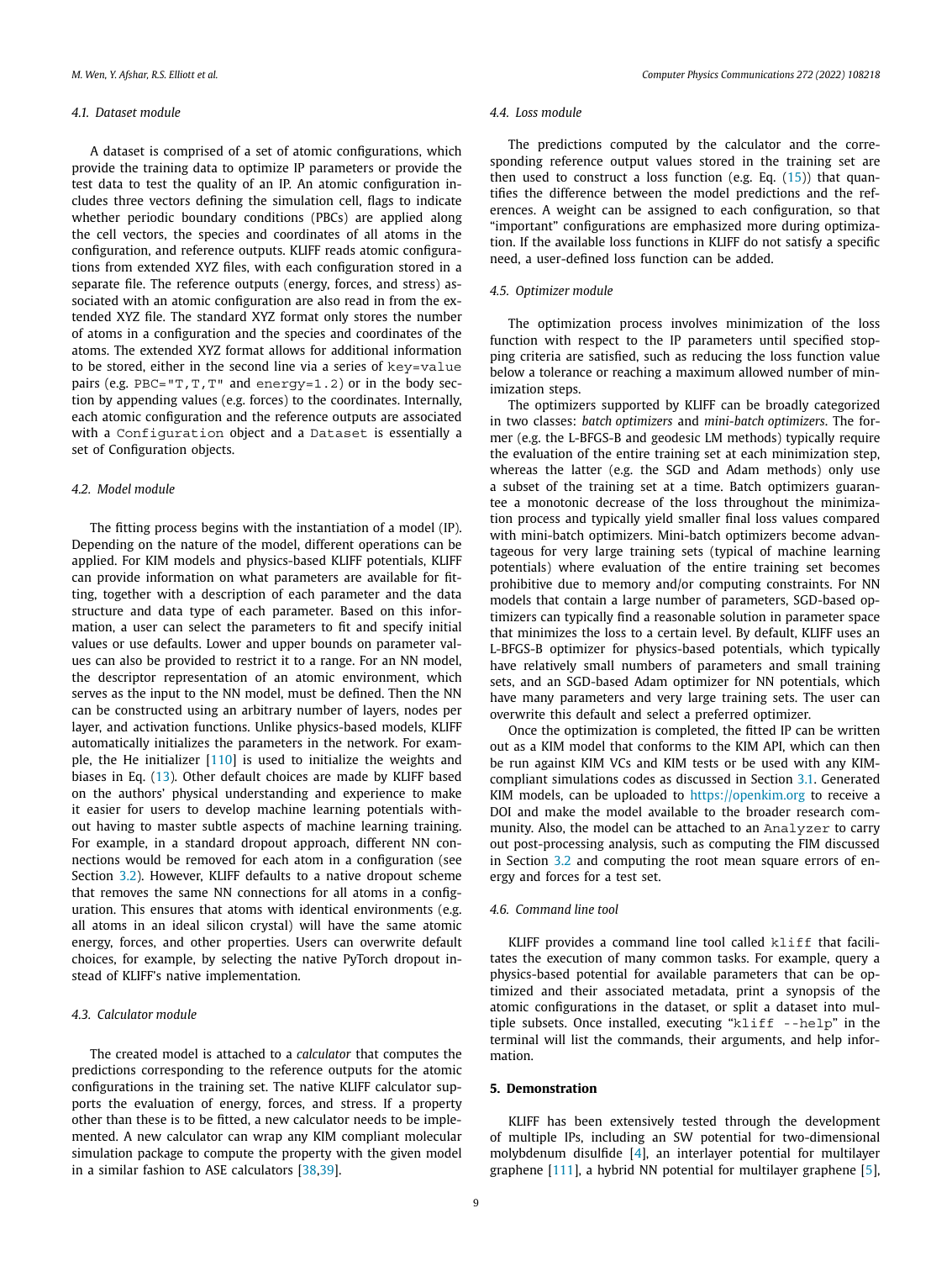<span id="page-9-0"></span>**Table 1** Summary of SW parameters obtained by minimizing the loss function and the preset parameters.

| Parameter | Value            | Parameter | Value          |
|-----------|------------------|-----------|----------------|
| А         | 15.46588611 eV   | R         | 0.61032816     |
| р         |                  |           |                |
| $\sigma$  | 2.05971554 Å     |           | 65.46736831 eV |
|           | 2.71009995 Å     | "cut      | 3.77118 Å      |
|           | $109.47^{\circ}$ |           |                |
|           |                  |           |                |

and a dropout uncertainty NN potential (DUNN) to quantify uncertainty in molecular simulations [[88](#page-12-0)]. In this section we present examples demonstrating the use of KLIFF in training an SW potential and an NN potential for silicon. The functional forms of the two IPs are described in Section [2](#page-3-0).

#### *5.1. Parameterization*

The training set is comprised of the energies and forces for 2513 configurations of silicon in the diamond cubic crystal structure. This includes configurations with compressed and stretched cells and random perturbations of atoms, as well as configurations drawn from a molecular dynamics trajectory at a temperature of 300 K. Since this is only a demonstration, instead of using first-principles calculation or experimental data, the configurations were generated using the EDIP model [\[96–99\]](#page-12-0). The dataset is provided in the supplementary material.

The SW potential has seven parameters, *A*, *B*, *p*, *q*, *σ* , *λ*, *γ* , along with the cutoff radius  $r^{\text{cut}}$  and the equilibrium angle  $\beta^0$ . The cutoff radius is set to  $r^{\text{cut}} = 3.77118$  Å, as used by Stillinger and Weber [\[48](#page-11-0)], and the equilibrium angle is set to the tetrahedral angle of the ideal cubic diamond structure,  $\beta^0 = 109.47^\circ$ . Following most SW parameterizations [[4,48](#page-11-0)[,112](#page-12-0)], the parameters *p* and *q* are set to 4 and 0, respectively. The values of the remaining parameters are obtained by minimizing the loss function in Eq. [\(15\)](#page-5-0) using the geodesic LM algorithm [[25](#page-11-0)–[27](#page-11-0)]. The energy and force weights are set to  $w_m^e = 1/(N_m)^2$  and  $w_m^f = 10/(N_m)^2$ . A larger force weight is used to better reproduce the phonon dispersions discussed in Section 5.2. One exception is that the energy weight is set to  $w_m^e = 10/(N_m)^2$  for configurations that have an ideal cubic diamond structure at different lattice parameters. The increased weight ensures that these configurations are not underrepresented in the fitting since their force terms in Eq. [\(15\)](#page-5-0) are identically zero (regardless of the IP parameters) due to the symmetry of the underlying structure. The optimal parameter set identified by this process and the preset parameters are listed in Table 1.

For the NN potential, we employ the  $G_i^2$  and  $G_i^5$  symmetry functions (Eqs.  $(7)$  and  $(10)$  $(10)$ ) as the descriptors for characterizing atomic environments. The hyperparameters  $\alpha$  and  $R_s$  in Eq. [\(7\)](#page-4-0) and  $\zeta$ ,  $\lambda$ , and  $\eta$  in Eq. ([10\)](#page-4-0) are provided in the supplementary material. The cutoff in Eq. [\(11](#page-4-0)) is set to  $r^{\text{cut}} = 3.5 \text{ Å}$  to include only nearest-neighbor interactions. A challenging aspect of training an NN, which is also a source of the power and flexibility of the method, is that it is up to the developer to select the number of descriptor terms to retain, the number of hidden layers, the number of nodes within each hidden layer (which need not be the same), and the activation function. It is also possible to create different connectivity scenarios between layers. Here we have opted for simplicity and adopted a fully-connected network with the same number of nodes in each hidden layer. The number of hidden layers and the number of nodes in each hidden layers are determined through a grid search and are listed in Table 2. The activation function *h* is taken to be the commonly used hyperbolic  $\tanh(x) = (e^{x} - e^{-x})/(e^{x} + e^{-x}).$ 

The NN potential parameters are obtained by minimizing the loss function Eq. [\(15\)](#page-5-0). The energy weight  $w_m^e$  and forces weight

#### **Table 2**

Summary of parameters in the NN potential and hyperparameters that define the NN structure.

| number of hidden layers<br>number of nodes in hidden layers<br>cutoff $r^{\text{cut}}$<br>activation function h<br>descriptor hyperparameters | 3<br>10<br>3.5 Å<br>tanh<br>see supplementary material                         |
|-----------------------------------------------------------------------------------------------------------------------------------------------|--------------------------------------------------------------------------------|
| 4.0<br>4.1<br>Energy $E$ (eV/atom)<br>4.2<br>4.3<br>4.4<br>4.5<br>$-4.6$<br>4.7<br>5.0<br>5.2<br>4.8                                          | Reference<br>SW<br>NN<br>5.6<br>6.0<br>5.8<br>5.4<br>Lattice parameter $a$ (A) |
|                                                                                                                                               |                                                                                |

Fig. 7. Potential energy of diamond cubic silicon as a function of the lattice parameter predicted by the trained SW and NN potentials along with the EDIP reference data.

| $\sim$<br>۰.<br>$\sim$<br>. .<br>× |
|------------------------------------|
|------------------------------------|

Cohesive energy (absolute value of the minimum of the potential energy versus lattice parameter curve) and equilibrium lattice constant for diamond cubic silicon computed using the EDIP potential (taken as the reference) and the SW and NN potentials (with errors relative to EDIP given in parentheses).

| Potential   | $E_{\rm coh}$ [eV/atom] | $a_0$ [Å]    |
|-------------|-------------------------|--------------|
| <b>EDIP</b> | 4.650                   | 5.43         |
| <b>SW</b>   | 4.647 (0.06%)           | 5.39 (0.74%) |
| NN          | 4.645 (0.1%)            | 5.42 (0.18%) |

*w*f *<sup>m</sup>* are the same as those used for the SW potential. The minimization is carried out using the Adam optimizer [\[109](#page-12-0)] with a learning rate of 0.001. As discussed in Section [4,](#page-7-0) to accelerate the training process a mini-batch technique [[113\]](#page-12-0) is employed with a batch size of 100 configurations at each minimization step for a total of 2000 epochs. $10$ 

The scripts used to train the SW and NN potentials are provided in the supplementary material.

#### *5.2. Testing the trained potentials*

To test the fitted SW and NN potentials, we applied them to study energetic and vibrational properties of silicon in the diamond cubic crystal structure. As discussed in Section [3.1](#page-5-0), IPs trained by KLIFF can be exported in a form compatible with the KIM API, which allows them to be used directly with a variety of major molecular simulation packages, such as LAMMPS [\[35,44,45\]](#page-11-0). The tests described in this section were carried out using LAMMPS.

First, we investigate the cohesive energy versus lattice parameter for ideal cubic diamond silicon (see structure in Fig. [2\)](#page-3-0). The fitted SW and NN potentials are compared with the EDIP reference data in Fig. 7. Both potentials reproduce the equilibrium state well as seen in Table 3, however the NN potential with its flexible functional form is able to follow the reference data more closely

 $10$  An epoch is one complete pass over the dataset. For example, if a dataset includes 50 configurations and a mini-batch size of 10 configurations is used, then one epoch consists of 5 minimization steps.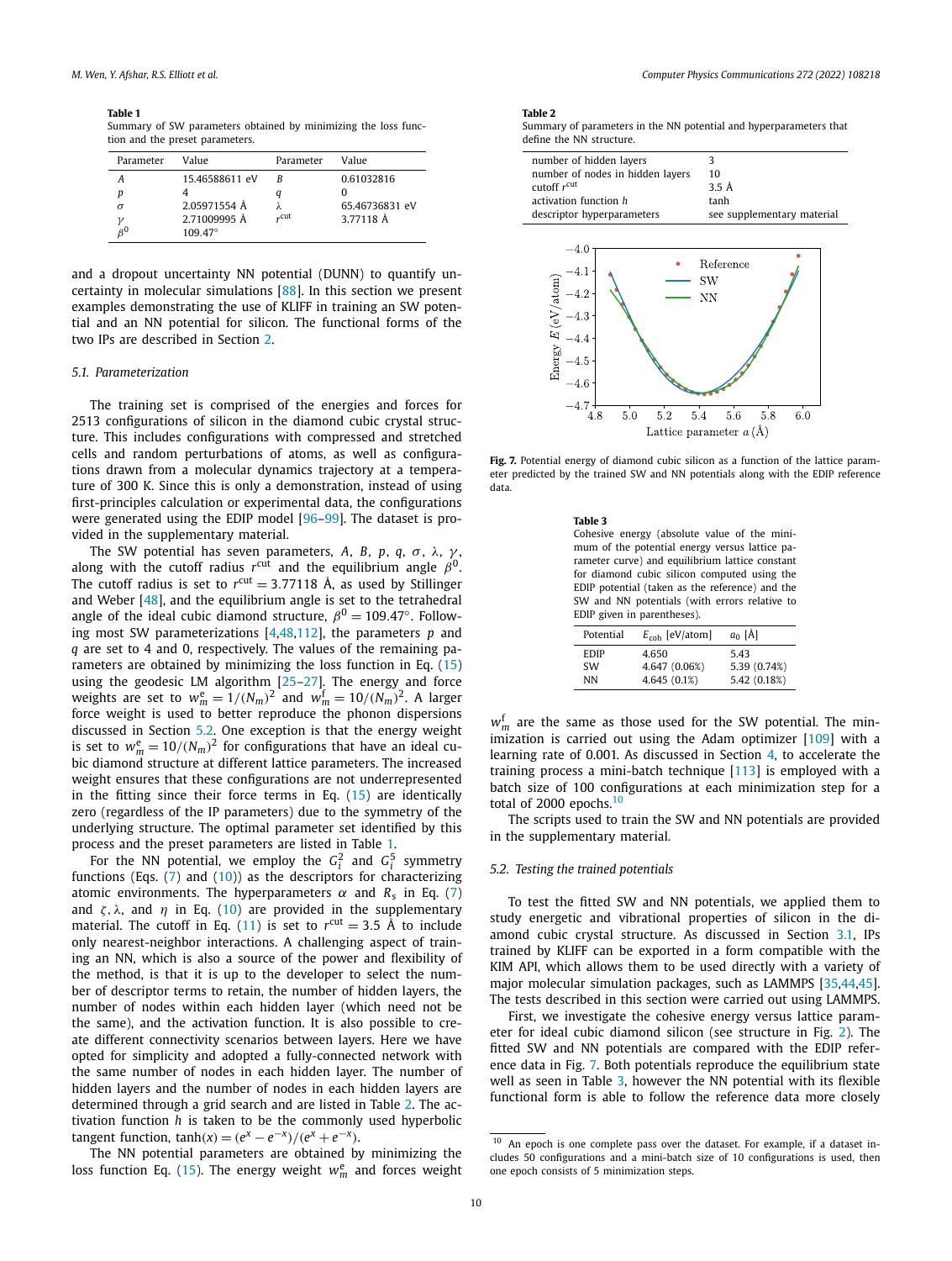<span id="page-10-0"></span>

**Fig. 8.** Potential energy of diamond cubic silicon as a function of the lattice parameter predicted by the DUNN potential. (a) Predictive mean and uncertainty of the energy by DUNN, where the uncertainty band is twice the width of the standard deviation in the energy. Also plotted are the reference EDIP energies. (b) DUNN uncertainty. The uncertainty band is the same as that in panel (a) except that here it is centered around 0 instead of the prediction mean in panel (a).

across most of the range except for lattice parameters smaller than 5 Å and larger than 5.9 Å. The training set contains configurations with lattice parameters up to  $\pm 10\%$  from the equilibrium value (i.e. 4*.*89 ∼ 5*.*97 Å). Thus configurations with lattice parameters smaller than 5 Å and larger than 5.9 Å are at the "edge" of the training data where accuracy of the NN potential is clearly reduced. This is consistent with the discussion in Section [1.](#page-1-0) While highly accurate within the training set, the NN potential has low transferability and thus its ability to extrapolate beyond its training set is limited. This is particularly clear on the compressive end of the response (lattice constant smaller than 5.0 Å). In contrast, the SW potential has a lower accuracy overall since it is constrained by its physical functional form, but this leads to a more correct trend outside the training set.

It is important to quantify the uncertainty in the predictions of machine learning potentials given their low transferability. As discussed in Section [3.2](#page-5-0), KLIFF supports the training of DUNN potentials [\[88](#page-12-0)] that are based on dropout uncertainty estimation. To demonstrate this, we train a DUNN potential for the silicon dataset and apply it to investigate the same energy versus lattice parameter problem discussed above. Since the emphasis is on the uncertainty in energy, forces are not used in the training. (Details of the parameterization procedure are provided in the supplementary material.) When a DUNN model is used it provides a mean value, which is the average over the dropout ensemble, and an associated uncertainty estimate. The results for the cohesive energy versus lattice parameter are compared with the EDIP reference data in Fig. 8(a). The mean DUNN values are in excellent agreement with the reference data. $11$  More importantly, the band around the mean values shows that the DUNN uncertainty estimate increases as the silicon crystal is strained away from its equilibrium state  $(a = 5.43 \text{ Å})$  and that the increase accelerates towards the edges of the training set (see Fig.  $8(b)$ ). Such uncertainty information can help to determine whether a molecular simulation is reliable or not.



**Fig. 9.** Phonon dispersions of diamond cubic silicon along high symmetry points in the first Brillouin zone predicted by the trained SW and NN potentials along with the reference data by EDIP. (For interpretation of the colors in the figure, the reader is referred to the web version of this article.)

As a second example, we consider phonon dispersion. This set of curves provides a comprehensive view of the elastic vibrational properties of a material, which play a key role in many dynamical properties including thermal transport and stress wave propagation. It is therefore important for IPs to predict phonon dispersion correctly. Fig. 9 presents the phonon dispersion curves of silicon along high-symmetry points in the first Brillouin zone obtained using the phonopy package [\[114\]](#page-12-0). The SW potential is in better agreement with the reference data for branches with larger phonon frequencies, but is less accurate for the two lowestfrequency branches, which can be seen at the W, K, and U points. Despite these small differences, the predictions by both the SW and NN potentials are in good agreement with the reference data. The training set does not explicitly contain phonon frequency data, so the fact that both the SW and NN potentials are able to correctly reproduce EDIP's phonon dispersion curves indicates that they provide a good representation for the EDIP functional form near the equilibrium state.

# **6. Summary and outlook**

In this paper, we introduce the *KIM-based learning-integrated fitting framework* (KLIFF) for developing IPs. KLIFF provides a uniform Python user interface to train both physics-based and machine learning potentials. It is flexible and easily extended to support new atomic environment descriptors, models, loss functions, minimizers, and analyzers. KLIFF integrates closely with the KIM framework. An IP trained using KLIFF can be readily deployed in a format consistent with the KIM API, which enables it to be used directly in major simulation codes such as LAMMPS [[35,44,45](#page-11-0)], ASE [\[38,39\]](#page-11-0), DL\_POLY [\[40,41](#page-11-0)], GULP [\[42,43](#page-11-0)] and ASAP [[115\]](#page-12-0) among others. The package is distributed under an open-source license and is available at <https://github.com/openkim/kliff> along with a comprehensive user manual with several tutorials.

KLIFF (version 0.3.0) is fully functional as demonstrated in this paper by training the SW, NN, and DUNN potentials for silicon. Development continues with an emphasis on incorporating new features, including (1) supporting more machine learning models and descriptors; (2) integration with KIM tests to train on material properties beyond energy, forces, and stress; and (3) creation of tools for automatic selection of hyperparameters for machine learning potentials (e.g. optimal number of terms to retain for a

 $11$  The agreement is better than the NN potential in Fig. [2](#page-3-0) since only energies are used in training the DUNN potential allowing it to obtain a better fit, whereas the NN potential is fit using energies and forces.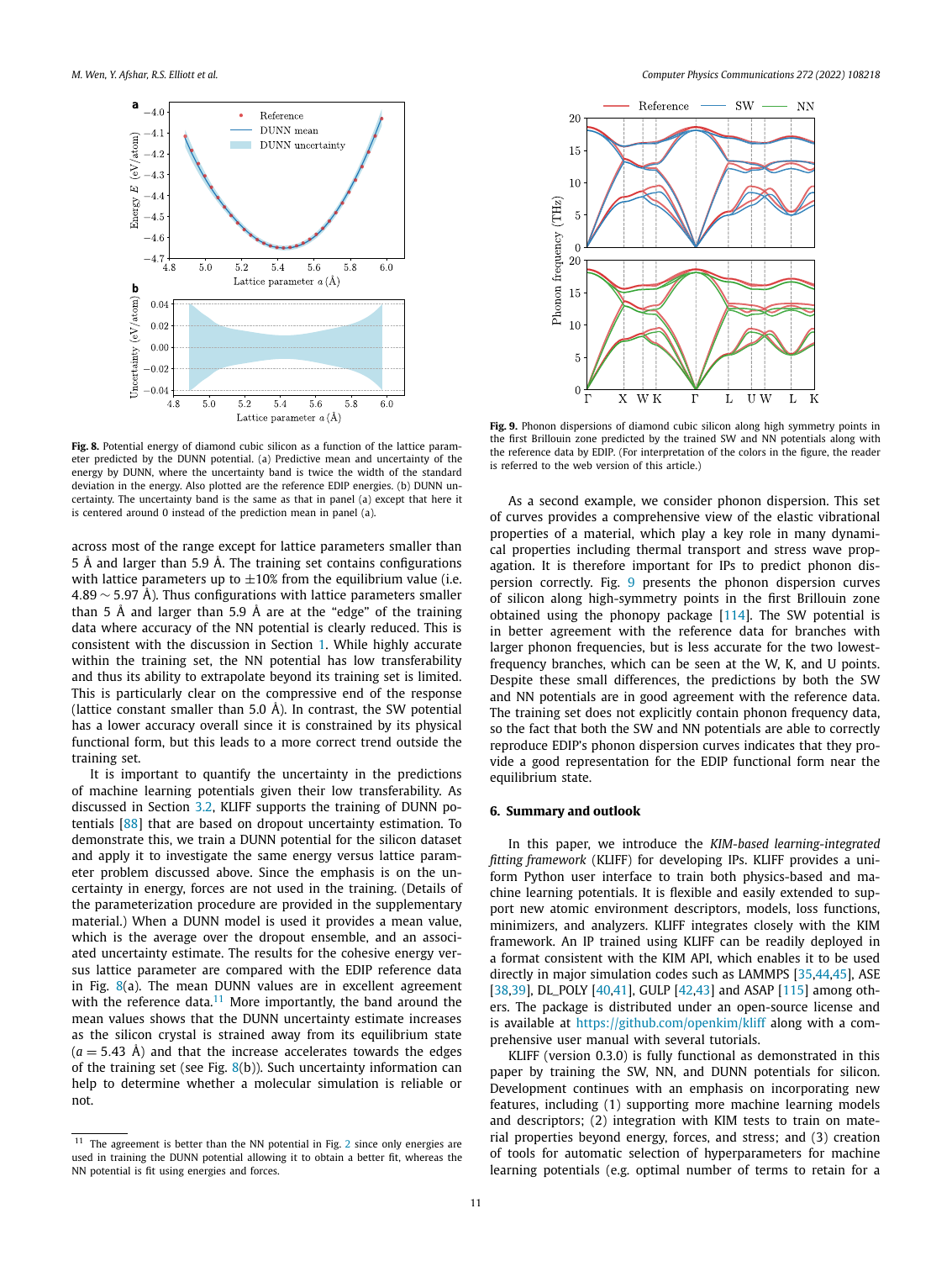<span id="page-11-0"></span>descriptor and optimal number of layers and nodes in each layer for an NN potential). We encourage other researchers to contribute to the development, and provide full and detailed documentation of the KLIFF API (see the Package Reference section in the documentation <https://github.com/openkim/kliff>).

### **Declaration of competing interest**

The authors declare that they have no known competing financial interests or personal relationships that could have appeared to influence the work reported in this paper.

#### **Acknowledgements**

This research was partly supported by the Army Research Office (W911NF-14-1-0247) under the MURI program, the National Science Foundation (NSF) under grants DMR-1834251, DMR-1834332 and OAC-2039575, and through the University of Minnesota MR-SEC under Award Number DMR-1420013. The authors wish to acknowledge the Minnesota Supercomputing Institute (MSI) at the University of Minnesota for providing resources that contributed to the results reported in this paper. MW thanks the University of Minnesota Doctoral Dissertation Fellowship for supporting his research.

### **Appendix A. Supplementary material**

Supplementary material related to this article can be found online at <https://doi.org/10.1016/j.cpc.2021.108218>.

#### **References**

- [1] E.B. Tadmor, R.E. Miller, Modeling Materials: [Continuum,](http://refhub.elsevier.com/S0010-4655(21)00330-1/bibF911C2C7B188E7862C933C716DFCDB65s1) Atomistic and Multiscale [Techniques,](http://refhub.elsevier.com/S0010-4655(21)00330-1/bibF911C2C7B188E7862C933C716DFCDB65s1) Cambridge University Press, 2011.
- [2] R.Z. Khaliullin, H. Eshet, T.D. Kühne, J. Behler, M. Parrinello, Nat. Mater. 10 (9) (2011) 693, <https://doi.org/10.1038/nmat3078>.
- [3] S. Piana, K. Lindorff-Larsen, D.E. Shaw, Proc. Natl. Acad. Sci. 109 (44) (2012) 17845–17850, [https://doi.org/10.1073/pnas.1201811109.](https://doi.org/10.1073/pnas.1201811109)
- [4] M. Wen, S.N. Shirodkar, P. Plecháč, E. Kaxiras, R.S. Elliott, E.B. Tadmor, J. Appl. Phys. 122 (24) (2017) 244301, <https://doi.org/10.1063/1.5007842>.
- [5] M. Wen, E.B. Tadmor, Phys. Rev. B 100 (19) (2019) 195419, [https://doi.org/10.](https://doi.org/10.1103/physrevb.100.195419) [1103/physrevb.100.195419.](https://doi.org/10.1103/physrevb.100.195419)
- [6] M. Born, R. Oppenheimer, Ann. Phys. 389 (20) (1927) 457–484, [https://doi.](https://doi.org/10.1002/andp.19273892002) [org/10.1002/andp.19273892002](https://doi.org/10.1002/andp.19273892002).
- [7] Y. Mishin, D. Farkas, M.J. Mehl, D.A. Papaconstantopoulos, Phys. Rev. B 59 (1999) 3393–3407, <https://doi.org/10.1103/physrevb.59.3393>.
- [8] M. Wen, S.M. Whalen, R.S. Elliott, E.B. Tadmor, Model. Simul. Mater. Sci. Eng. 23 (7) (2015) 074008, [https://doi.org/10.1088/0965-0393/23/7/074008.](https://doi.org/10.1088/0965-0393/23/7/074008)
- [9] M. Wen, J. Li, P. Brommer, R.S. Elliott, J.P. Sethna, E.B. Tadmor, Model. Simul. Mater. Sci. Eng. 25 (1) (2017) 014001, [https://doi.org/10.1088/0965-0393/25/](https://doi.org/10.1088/0965-0393/25/1/014001) [1/014001](https://doi.org/10.1088/0965-0393/25/1/014001).
- [10] F. Ercolessi, J.B. Adams, Europhys. Lett. 26 (8) (1994) 583–588, [https://doi.org/](https://doi.org/10.1209/0295-5075/26/8/005) [10.1209/0295-5075/26/8/005.](https://doi.org/10.1209/0295-5075/26/8/005)
- [11] P. Zhang, D.R. Trinkle, Model. Simul. Mater. Sci. Eng. 23 (2015) 065011, [https://](https://doi.org/10.1088/0965-0393/23/6/065011) [doi.org/10.1088/0965-0393/23/6/065011](https://doi.org/10.1088/0965-0393/23/6/065011).
- [12] J.E. Jones, Proc. R. Soc. A 106 (738) (1924) 441–462, [https://doi.org/10.1098/](https://doi.org/10.1098/rspa.1924.0081) [rspa.1924.0081](https://doi.org/10.1098/rspa.1924.0081).
- [13] J.E. Jones, Proc. R. Soc. A 106 (738) (1924) 463–477, [https://doi.org/10.1098/](https://doi.org/10.1098/rspa.1924.0082) [rspa.1924.0082](https://doi.org/10.1098/rspa.1924.0082).
- [14] J.E. Lennard-Jones, Proc. Phys. Soc. 43 (5) (1931) 461–482, [https://doi.org/10.](https://doi.org/10.1088/0959-5309/43/5/301) [1088/0959-5309/43/5/301.](https://doi.org/10.1088/0959-5309/43/5/301)
- [15] A.C.T. van Duin, S. Dasgupta, F. Lorant, W.A. Goddard, J. Phys. Chem. A 105 (41) (2001) 9396–9409, [https://doi.org/10.1021/jp004368u.](https://doi.org/10.1021/jp004368u)
- [16] D.W. Brenner, Phys. Status Solidi (b) 217 (2000) 23–40, [https://doi.org/10.](https://doi.org/10.1002/3527603107.ch2) [1002/3527603107.ch2](https://doi.org/10.1002/3527603107.ch2).
- [17] J. Behler, M. Parrinello, Phys. Rev. Lett. 98 (14) (2007) 146401, [https://doi.org/](https://doi.org/10.1103/physrevlett.98.146401) [10.1103/physrevlett.98.146401](https://doi.org/10.1103/physrevlett.98.146401).
- [18] A.P. Bartók, M.C. Payne, R. Kondor, G. Csányi, Phys. Rev. Lett. 104 (13) (2010) 136403, <https://doi.org/10.1103/physrevlett.104.136403>.
- [19] M. Rupp, A. Tkatchenko, K.-R. Müller, O.A. Von Lilienfeld, Phys. Rev. Lett. 108 (5) (2012) 058301, [https://doi.org/10.1103/physrevlett.108.058301.](https://doi.org/10.1103/physrevlett.108.058301)
- [20] A.P. Thompson, L.P. Swiler, C.R. Trott, S.M. Foiles, G.J. Tucker, J. Comput. Phys. 285 (2015) 316–330, <https://doi.org/10.1016/j.jcp.2014.12.018>.
- [21] A.V. Shapeev, Multiscale Model. Simul. 14 (3) (2016) 1153–1173, [https://doi.](https://doi.org/10.1137/15m1054183) [org/10.1137/15m1054183.](https://doi.org/10.1137/15m1054183)
- [22] S. Hajinazar, J. Shao, A.N. Kolmogorov, Phys. Rev. B 95 (1) (2017) 014114, [https://doi.org/10.1103/physrevb.95.014114.](https://doi.org/10.1103/physrevb.95.014114)
- [23] J.J. Waterfall, F.P. Casey, R.N. Gutenkunst, K.S. Brown, C.R. Myers, P.W. Brouwer, V. Elser, J.P. Sethna, Phys. Rev. Lett. 97 (2006) 150601, [https://doi.org/10.1103/](https://doi.org/10.1103/PhysRevLett.97.150601) [PhysRevLett.97.150601](https://doi.org/10.1103/PhysRevLett.97.150601).
- [24] Y. Kurniawan, C.L. Petrie, K.J. Williams, M.K. Transtrum, E.B. Tadmor, R.S. Elliott, D.S. Karls, M. Wen, Bayesian, frequentist, and information geometry approaches to parametric uncertainty quantification of classical empirical potentials, submitted for publication, 2021.
- [25] M.K. Transtrum, B.B. Machta, J.P. Sethna, Phys. Rev. E 83 (3) (2011) 036701, <https://doi.org/10.1103/PhysRevE.83.036701>.
- [26] M.K. Transtrum, J.P. Sethna, Geodesic acceleration and the [small-curvature](http://refhub.elsevier.com/S0010-4655(21)00330-1/bibEF85895319901AA908D9755CBCF15C73s1) approximation for nonlinear least squares, arXiv preprint, [arXiv:1207.4999,](http://refhub.elsevier.com/S0010-4655(21)00330-1/bibEF85895319901AA908D9755CBCF15C73s1) [2012.](http://refhub.elsevier.com/S0010-4655(21)00330-1/bibEF85895319901AA908D9755CBCF15C73s1)
- [27] M.K. Transtrum, J.P. Sethna, Improvements to the Levenberg-Marquardt algorithm for nonlinear least-squares [minimization,](http://refhub.elsevier.com/S0010-4655(21)00330-1/bib8C6E1DDD96A788A8DBEA71E4E7BFEB39s1) arXiv preprint, arXiv:1201. [5885,](http://refhub.elsevier.com/S0010-4655(21)00330-1/bib8C6E1DDD96A788A8DBEA71E4E7BFEB39s1) 2012.
- [28] The Minerals, Metals & Materials [Society \(TMS\),](http://refhub.elsevier.com/S0010-4655(21)00330-1/bibDC35300C4B1DC8B61FE1147D60CA9408s1) Verification & Validation of [Computational](http://refhub.elsevier.com/S0010-4655(21)00330-1/bibDC35300C4B1DC8B61FE1147D60CA9408s1) Models Associated with the Mechanics of Materials, TMS, [Pittsburgh,](http://refhub.elsevier.com/S0010-4655(21)00330-1/bibDC35300C4B1DC8B61FE1147D60CA9408s1) PA, 2019.
- [29] E.B. Tadmor, R.S. Elliott, J.P. Sethna, R.E. Miller, C.A. Becker, JOM 63 (7) (2011) 17, [https://doi.org/10.1007/s11837-011-0102-6.](https://doi.org/10.1007/s11837-011-0102-6)
- [30] E.B. Tadmor, R.S. Elliott, S.R. Phillpot, S.B. Sinnott, Curr. Opin. Solid State Mater. Sci. 17 (6) (2013) 298–304, [https://doi.org/10.1016/j.cossms.2013.10.004.](https://doi.org/10.1016/j.cossms.2013.10.004)
- [31] D.S. Karls, M. Bierbaum, A.A. Alemi, R.S. Elliott, J.P. Sethna, E.B. Tadmor, J. Chem. Phys. 153 (2020) 064104, [https://doi.org/10.1063/5.0014267.](https://doi.org/10.1063/5.0014267)
- [32] Open knowledgebase of interatomic models (OpenKIM), <https://openkim.org>, 2021. (Accessed 30 May 2021).
- [33] C. de Tomas, I. Suarez-Martinez, N.A. Marks, Carbon 109 (2016) 681-693, [https://doi.org/10.1016/j.carbon.2016.08.024.](https://doi.org/10.1016/j.carbon.2016.08.024)
- [34] D.W. Brenner, O.A. Shenderova, J.A. Harrison, S.J. Stuart, B. Ni, S.B. Sinnott, J. Phys. Condens. Matter 14 (4) (2002) 783–802, [https://doi.org/10.1088/0953-](https://doi.org/10.1088/0953-8984/14/4/312) [8984/14/4/312.](https://doi.org/10.1088/0953-8984/14/4/312)
- [35] Large-scale atomic/molecular massively parallel simulator (LAMMPS), [https://](https://www.lammps.org) [www.lammps.org](https://www.lammps.org), 2021. (Accessed 30 May 2021).
- [36] S.J. Stuart, A.B. Tutein, J.A. Harrison, J. Chem. Phys. 112 (14) (2000) 6472–6486, <https://doi.org/10.1063/1.481208>.
- [37] R.S. Elliott, E.B. Tadmor, Knowledgebase of Interatomic Models (KIM) application programming interface (API), [https://doi.org/10.25950/ff8f563a,](https://doi.org/10.25950/ff8f563a) 2011.
- [38] A.H. Larsen, J.J. Mortensen, J. Blomqvist, I.E. Castelli, R. Christensen, M. Dułak, J. Friis, M.N. Groves, B. Hammer, C. Hargus, E.D. Hermes, P.C. Jennings, P.B. Jensen, J. Kermode, J.R. Kitchin, E.L. Kolsbjerg, J. Kubal, K. Kaasbjerg, S. Lysgaard, J.B. Maronsson, T. Maxson, T. Olsen, L. Pastewka, A. Peterson, C. Rostgaard, J. Schiøtz, O. Schütt, M. Strange, K.S. Thygesen, T. Vegge, L. Vilhelmsen, M. Walter, Z. Zeng, K.W. Jacobsen, J. Phys. Condens. Matter 29 (27) (2017) 273002, <https://doi.org/10.1088/1361-648x/aa680e>.
- [39] ASE: the atomic simulation environment—a Python library for working with atoms, <https://wiki.fysik.dtu.dk/ase/>, 2021. (Accessed 30 May 2021).
- [40] W. Smith, T.R. Forester, J. Mol. Graph. 14 (1996) 136–141, [https://doi.org/10.](https://doi.org/10.1016/S0263-7855(96)00043-4) [1016/S0263-7855\(96\)00043-4](https://doi.org/10.1016/S0263-7855(96)00043-4).
- [41] DL\_POLY classic molecular simulation package, [https://www.scd.stfc.ac.uk/](https://www.scd.stfc.ac.uk/Pages/DL_POLY.aspx) [Pages/DL\\_POLY.aspx,](https://www.scd.stfc.ac.uk/Pages/DL_POLY.aspx) 2021. (Accessed 30 May 2021).
- [42] J.D. Gale, J. Chem. Soc. Faraday Trans. 93 (4) (1997) 629–637, [https://doi.org/](https://doi.org/10.1039/a606455h) [10.1039/a606455h](https://doi.org/10.1039/a606455h).
- [43] General utility lattice program (GULP), <https://gulp.curtin.edu.au/gulp>, 2021. (Accessed 30 May 2021).
- [44] S. Plimpton, J. Comput. Phys. 117 (1) (1995) 1–19, [https://doi.org/10.1006/](https://doi.org/10.1006/jcph.1995.1039) [jcph.1995.1039](https://doi.org/10.1006/jcph.1995.1039).
- [45] A.P. Thompson, H.M. Aktulga, R. Berger, D.S. Bolintineanu, W. Michael Brown, P.S. Crozier, P.J. in 't Veld, A. Kohlmeyer, S.G. Moore, T.D. Nguyen, R. Shan, M. Stevens, J. Tranchida, C. Trott, S.J. Plimpton, Comput. Phys. Commun. (2021) 108171, <https://doi.org/10.1016/j.cpc.2021.108171>.
- [46] E.B. Tadmor, M. Ortiz, R. Phillips, Philos. Mag. A 73 (6) (1996) 1529–1563, [https://doi.org/10.1080/01418619608243000.](https://doi.org/10.1080/01418619608243000)
- [47] Quasicontinuum method website, [https://openkim.org,](https://openkim.org) 2009.
- [48] F.H. Stillinger, T.A. Weber, Phys. Rev. B 31 (8) (1985) 5262, [https://doi.org/10.](https://doi.org/10.1103/physrevb.31.5262) [1103/physrevb.31.5262](https://doi.org/10.1103/physrevb.31.5262).
- [49] M. Wen, Stillinger-Weber (SW) Model Driver v005, Online, [https://doi.org/10.](https://doi.org/10.25950/934dca3e) [25950/934dca3e,](https://doi.org/10.25950/934dca3e) 2018. (Accessed 30 May 2021).
- [50] A.P. Bartók, R. Kondor, G. Csányi, Phys. Rev. B 87 (18) (2013) 184115, [https://](https://doi.org/10.1103/physrevb.87.184115) [doi.org/10.1103/physrevb.87.184115](https://doi.org/10.1103/physrevb.87.184115).
- [51] J. Behler, J. Chem. Phys. 134 (7) (2011) 074106, [https://doi.org/10.1063/1.](https://doi.org/10.1063/1.3553717) [3553717.](https://doi.org/10.1063/1.3553717)
- [52] H. Huo, M. Rupp, Unified [representation](http://refhub.elsevier.com/S0010-4655(21)00330-1/bibFBCF98818C7420DE0EC29EE92EB3970Fs1) of molecules and crystals for machine learning, arXiv preprint, [arXiv:1704.06439,](http://refhub.elsevier.com/S0010-4655(21)00330-1/bibFBCF98818C7420DE0EC29EE92EB3970Fs1) 2017.
- [53] M.F. Langer, A. Goeßmann, M. Rupp, [Representations](http://refhub.elsevier.com/S0010-4655(21)00330-1/bib6C561E3C7485B69FE10959D8FEADD430s1) of molecules and materials for interpolation of [quantum-mechanical](http://refhub.elsevier.com/S0010-4655(21)00330-1/bib6C561E3C7485B69FE10959D8FEADD430s1) simulations via machine learning, arXiv preprint, [arXiv:2003.12081,](http://refhub.elsevier.com/S0010-4655(21)00330-1/bib6C561E3C7485B69FE10959D8FEADD430s1) 2020.